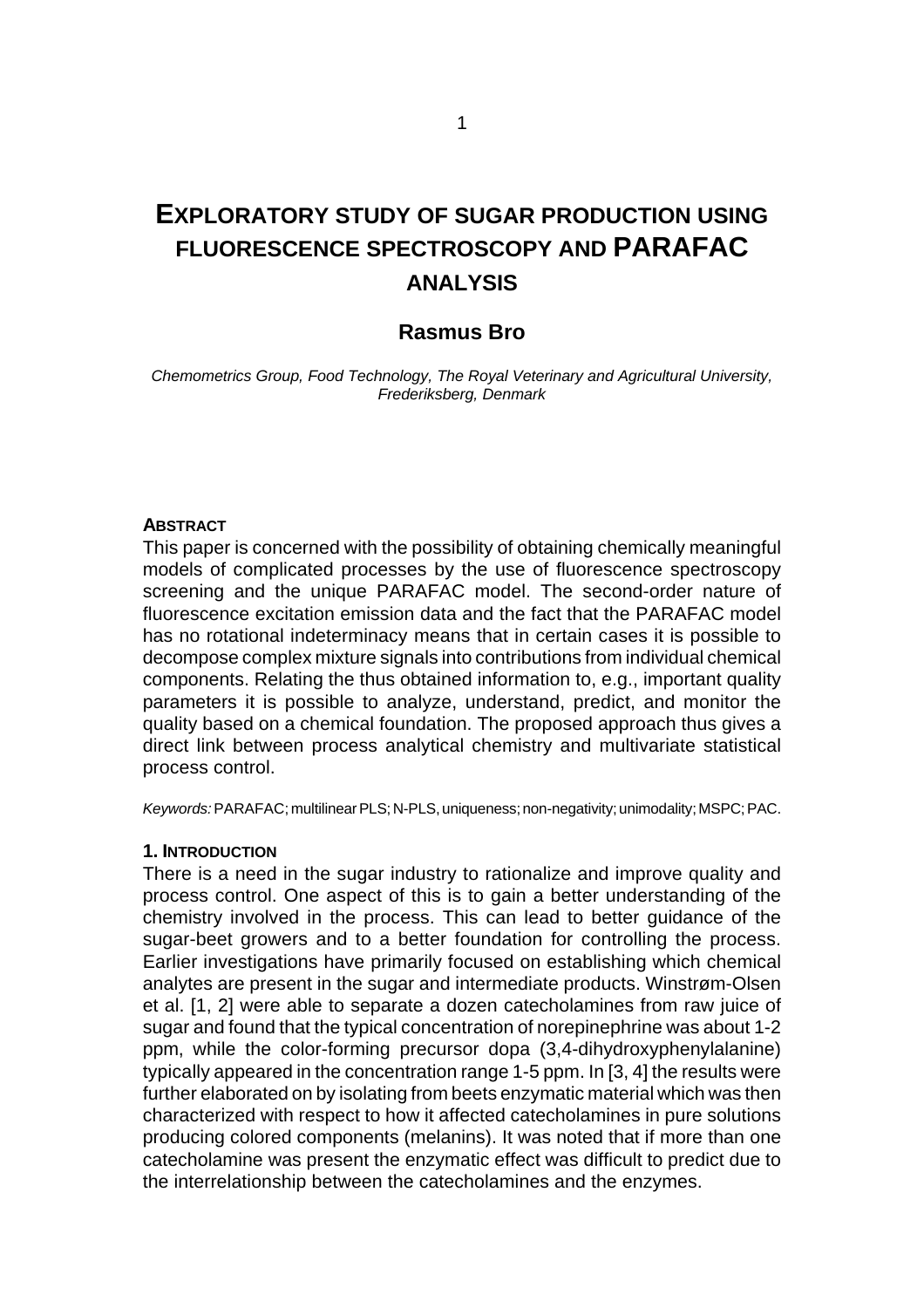This type of information seldom leads to conclusive suggestions regarding a complicated process like the sugar manufacturing. It is an extremely expensive and reductionistic approach to learning about technological aspects of sugar production. In this case, it is additionally well-known that the enzymatic mis-coloring of sugar is but one of several ways that mis-coloring occurs. For example, non-enzymatic colorforming processes due to reaction of amino-acids and phenols with reducing sugars creating melanoidines (Maillard products) are also known to be important.

An attempt to use a more exploratory approach can be based on the following alternative strategy, much in line with the exploratory approach suggested by Munck et al. [5] in which fluorescence analysis is used to monitor the beet sugar process from the beet raw-material to the intermediate products and the final product sugar.

- Measure sugar samples spectrofluorometrically
- Decompose the spectra using the PARAFAC model
- Identify correlations between PARAFAC scores and quality and process parameters
- Identify the underlying chemical components generating the relevant PARAFAC components
- Utilize these components as indicator substances to monitor the process throughout the different production steps as a screening analysis for chemical, physical and process parameters

Thus, the sugar samples are observed and measured non-selectively and almost directly in the process, instead of being 'dissected' in a chemical laboratory analysis. This can bring about more relevant information.

The first hypothesis initiating such an analysis is that fluorescence data contain valid information about the sugar production, hence a very broad, nonfocused, and little biased hypothesis. From the preliminary results and *indications* obtained new hypotheses and new problems can be formulated gradually leading to stronger provisional hypotheses based mainly on the experience from the real world. Validation is to be used throughout to ensure the quality of the results. Validation can be based on both statistical and numerical validation *as well as* external validation, i.e., assessing and comparing the model to the real world.

In the following the data will first be described, then the PARAFAC model as well as the multilinear partial least squares regression model (N-PLS) is described. A PARAFAC model of the fluorescence data will be developed and validated with respect to numerical as well as exploratory aspects. This part of the paper is quite central and will be elaborated on in some detail. The results obtained solely from this model will first be elaborated on. The results lead to the secondary hypothesis that fluorescence data reflect chemical variation and are related to the quality and other external parameters. Note that this *is not* an *a priori* hypothesis arising from theoretical considerations, but a result of the general primary hypothesis initiating the exploration. The results from the secondary hypothesis will be investigated by showing how the fluorescence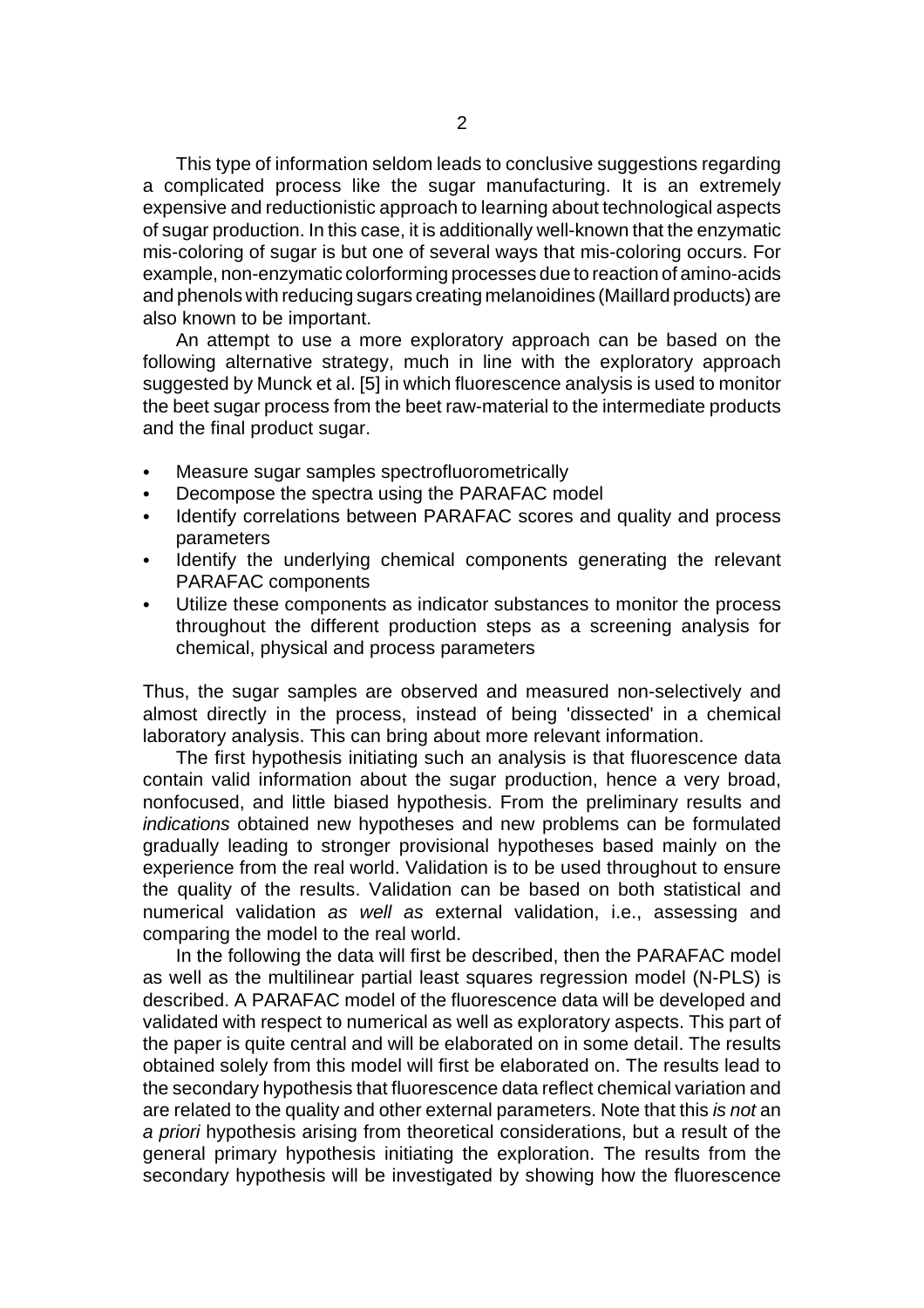information compares to parameters relevant in the sugar production.

#### **2. DATA**

Sugar was sampled continuously during eight hours to make a mean sample representative for one 'shift' (eight hour period). Samples were taken during the three months of operation (the so-called campaign) in late autumn from a sugar plant in Scandinavia giving a total of 268 samples of which three were discarded as extreme outliers in this investigation. The sugar was sampled directly from the final unit operation (centrifuge) of the process.

The sugar was dissolved in un-buffered water (2.25g/15mL) and the solution was measured spectrofluorometrically in a 10 by 10 mm cuvette on a PE LS50B spectrofluorometer. Raw non-smoothed data was output from the fluorometer. For every sample the emission spectra from 275-560 nm were measured in 0.5 nm intervals (571 wavelengths) at seven excitation wavelengths (230, 240, 255, 290, 305, 325, 340 nm). To the left in Figure 1 a typical sample is shown.

#### FIGURE ONE HERE

The data of all the 265 samples can be arranged in an  $I \times J \times K$  three-way array of specific size 265  $\times$  571  $\times$  7. The first mode refers to samples, the second to emission wavelengths, and the third to excitation wavelengths. The *ijk*th element in this array corresponds to the measured emission intensity from sample *i*, excited at wavelength *k*, and measured at wavelength *j*. The reason for the large number of emission wavelengths is that the fluorometer used in this study only allows emission in half nanometer steps to be measured. One may, of course, simply use a subset of the wavelengths if physical computer memory is limited.

Also available were laboratory determinations of the quality of the produced sugar sampled at the same rate. These quality measures are ash content and color. Ash content is determined by conductivity and is a measure of the amount of inorganic impurities in the refined sugar. It is given in percentages. Color is determined as the absorption at 420 nm of a membrane-filtered solution of sugar adjusted to pH 7. The color is given as a unit derived from the absorbance where 45 is the maximum allowed color of standard sugar. It gives an indication of the miscoloring of the sugar. This color is by far so low, that it is of no importance for the consumer, but it is of interest for process control and for retailers.

Finally 67 automatically sampled process variables were available of which 10 were sampled so infrequently that they were not included in this investigation. The process variables include temperature, flow, and pH determinations at different points in the process. Typically these variables are noisy and sampled at quite different rates. For this investigation all process measurements have been resampled to the same frequency as the above variables by simply ignoring additional measurements. This simple approach is justified, by the fact that the process data are not of primary concern at this stage of the exploratory analysis. Only indications of patterns and relationships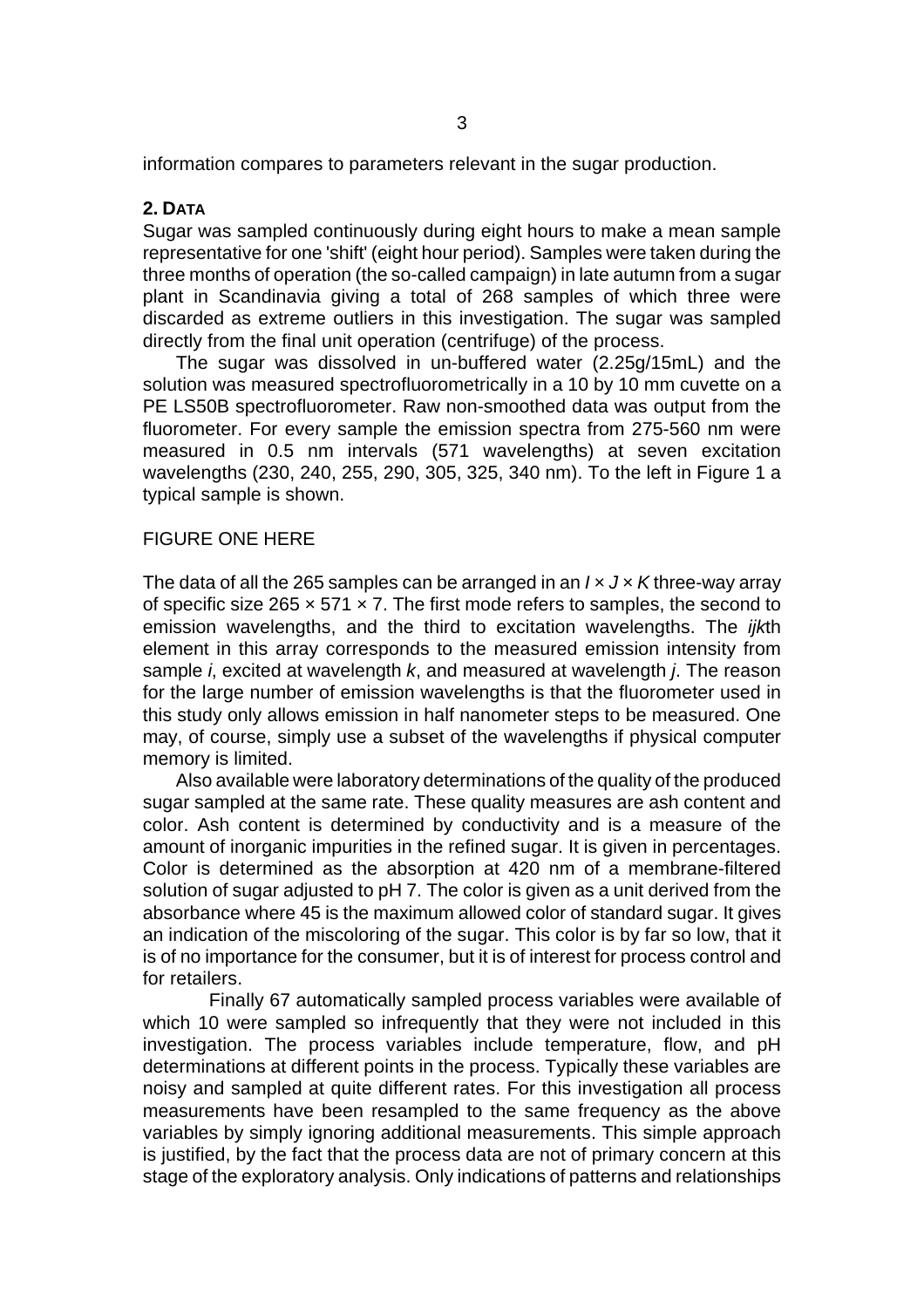which are technologically and chemically explanatory are sought. For similar reasons twenty-two of the 67 process variables were selected in this investigation. This was done to eliminate the irrelevant variables simply by removing those variables that were almost orthogonal to the ash and color determinations after removal of gross outliers. The twenty-two selected variables are primarily pH measurements from different parts of the process, but also some temperatures, flows and other variables.

## **3. THEORY**

Scalars including elements of vectors and matrices are indicated by lower-case italics, vectors by bold lower-case characters, and bold capitals are used for two-way matrices. The letters *I*, *J*, and *K* are reserved for indicating the dimension of the first, second, and third mode of a three-way array respectively, and *i*, *j*, and *k* are used as indices for each of these modes. An *I* × *J* × *K* array is defined by its elements as  $x_{ik}$ , implicitly assuming that the indices run from one to the respective dimensionalities.

#### *3.1 The PARAFAC model*

PARAFAC (PARallel FACtor analysis) is a decomposition method for multi-way data [6]. In case of a three-way analysis a decomposition of the data is made into triads or trilinear components. The structural model behind two-way PCA is a bilinear model

$$
x_{ij} = \sum_{f=1}^{F} a_{if} b_{jf} \t\t(2)
$$

ignoring the residual term for simplicity. A PARAFAC model of a three-way array is given by three loading matrices, A, B, and C with typical elements  $a_{ij}$ ,  $b_{ij}$ , and  $c_{ki}$ . The PARAFAC model is defined by the structural model

$$
x_{ijk} = \sum_{f=1}^{F} a_{if} b_{jf} c_{kt}.
$$
 (3)

Algorithms for estimating the PARAFAC model can be found in [7, 8, 9]. All algorithms used here are implemented in MATLAB™ and are available from http://newton.foodsci.kvl.dk/foodtech.html.

An obvious advantage of the PARAFAC model is the uniqueness of the solution. In bilinear models there is the well-known problem of rotational freedom. The loadings in a spectral bilinear decomposition reflect the pure spectra of the analytes measured, but it is not possible without external information to actually estimate the pure spectra because of the rotation problem. In most circumstances the PARAFAC model is uniquely identified up to scaling and permutations of components. Hence no postprocessing is necessary as the model is *the* best model in the least squares sense. If the data are approximately trilinear, the true underlying parameters will be approximated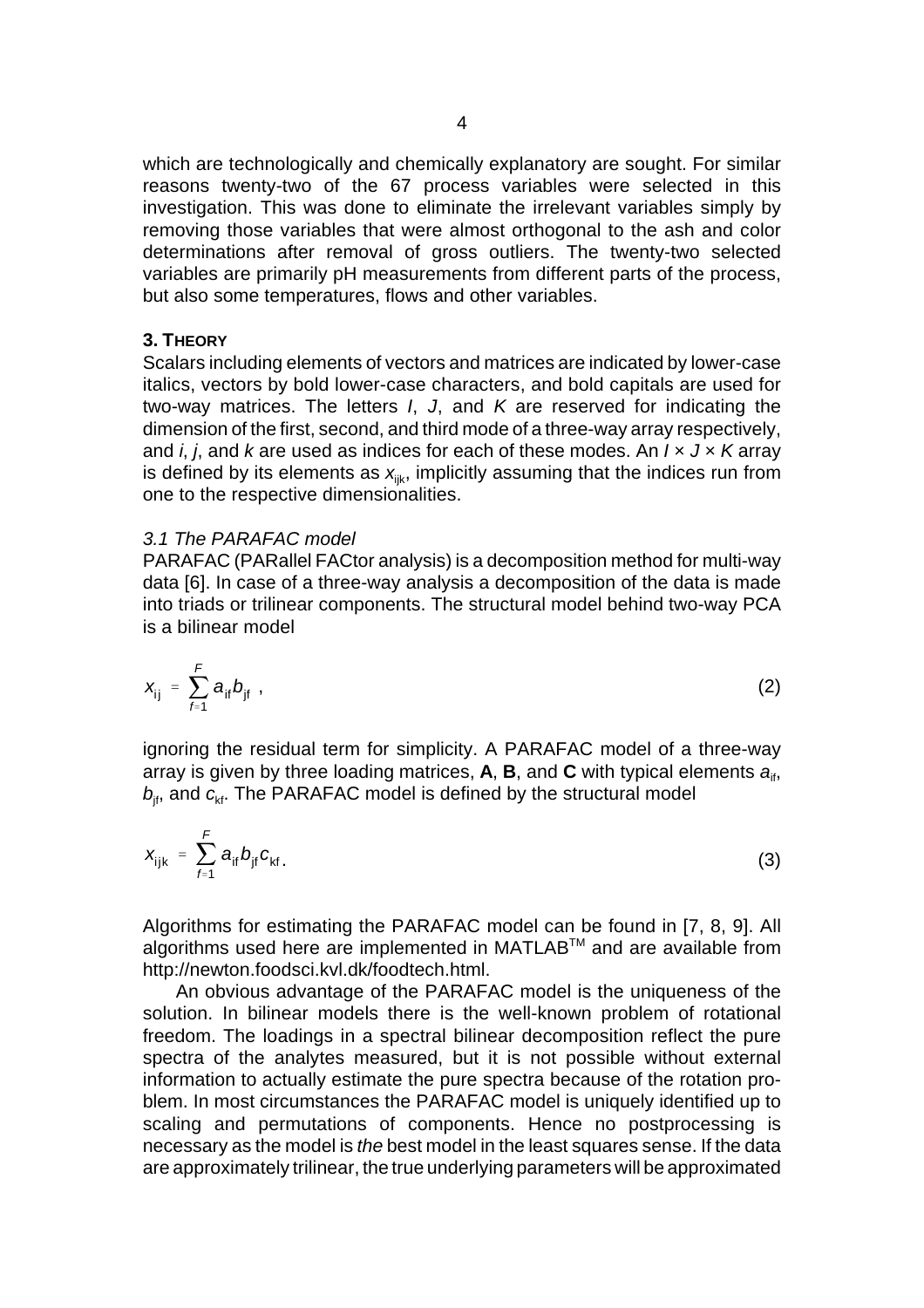if the right number of components is used and the signal-to-noise ratio is appropriate [10, 11, 12]. The conditions under which the PARAFAC decomposition is unique can be found in the literature [10, 12, 13]. In practice, though, one may expect a decomposition to be unique unless some loading vectors are exactly identical.

In order to find the proper complexity of a PARAFAC model several approaches are often used. The main technique used here to determine the optimal number of components is the so-called *split-half analysis* [14, 15]. In the split-half analysis different subsets of the data are analyzed independently. Due to the uniqueness of the PARAFAC model, the same loadings will be obtained in the nonsplitted modes from models of any suitable subset of the data if the correct number of components is chosen. If too many or too few components are chosen the model parameters will differ if a different data set is used for estimating the parameters. Even though the model may be unique, the model parameters will be dependent on the specific samples as the amount of underlying phenomena present in the data set determines which linear combination of the intrinsic set of profiles and the noise will give a unique solution for the specific model at hand. To judge if two models are equal the indeterminacy in multilinear models has to be respected: The order and scale of components may change if not fixed algorithmically. If a model is stable in a split-half sense it is a clear indication that the model is real; that it captures essential variation, that not only pertains to the specific samples.

In order to avoid that an unlucky splitting of the samples causes some phenomena to be absent in certain groups, the following approach is often adopted in split-half analysis. The samples are divided into two groups: A and B. If the samples are presumed to have some kind of correlation in time the sets are constructed contiguously, i.e., A consists of the first half of the samples and B of the last. Accidentally it may happen that one of these sets does not contain information on all latent phenomena. To ensure or at least increase the possibility, that the sets to be analyzed cover the complete variation two more sets are generated, C and D. The set C is made from the first half of A and B and the set D consists of the last half the of samples in A and B. These four sets are pairwise independent. If the solution replicates when estimated from set A and B *or* from set C and D, correctness of the solution is empirically verified.

Constraining a model can sometimes be helpful. For example resolution of spectra may be wanted. To ensure that the estimated spectra make sense it may be reasonable to estimate the spectral parameters under non-negativity constraints as most spectral parameters are known to be non-negative. Constraints can for example help to: i) obtain parameters that do not contradict with *a priori* knowledge (Ex.: require chromatographic profiles to have but one peak), ii) obtain unique solution where otherwise a non-unique model would be obtained (Ex.: use selective channels in data to obtain uniqueness), iii) test hypotheses (Ex.: investigate if tyrosine is present in sample), iv) avoiding degeneracy and numerical problems (Ex.: enabling a PARAFAC model of data otherwise inappropriate for the model), speed up algorithms (Ex.: use truncated bases to reexpress problem by a smaller problem), enable quantitative analysis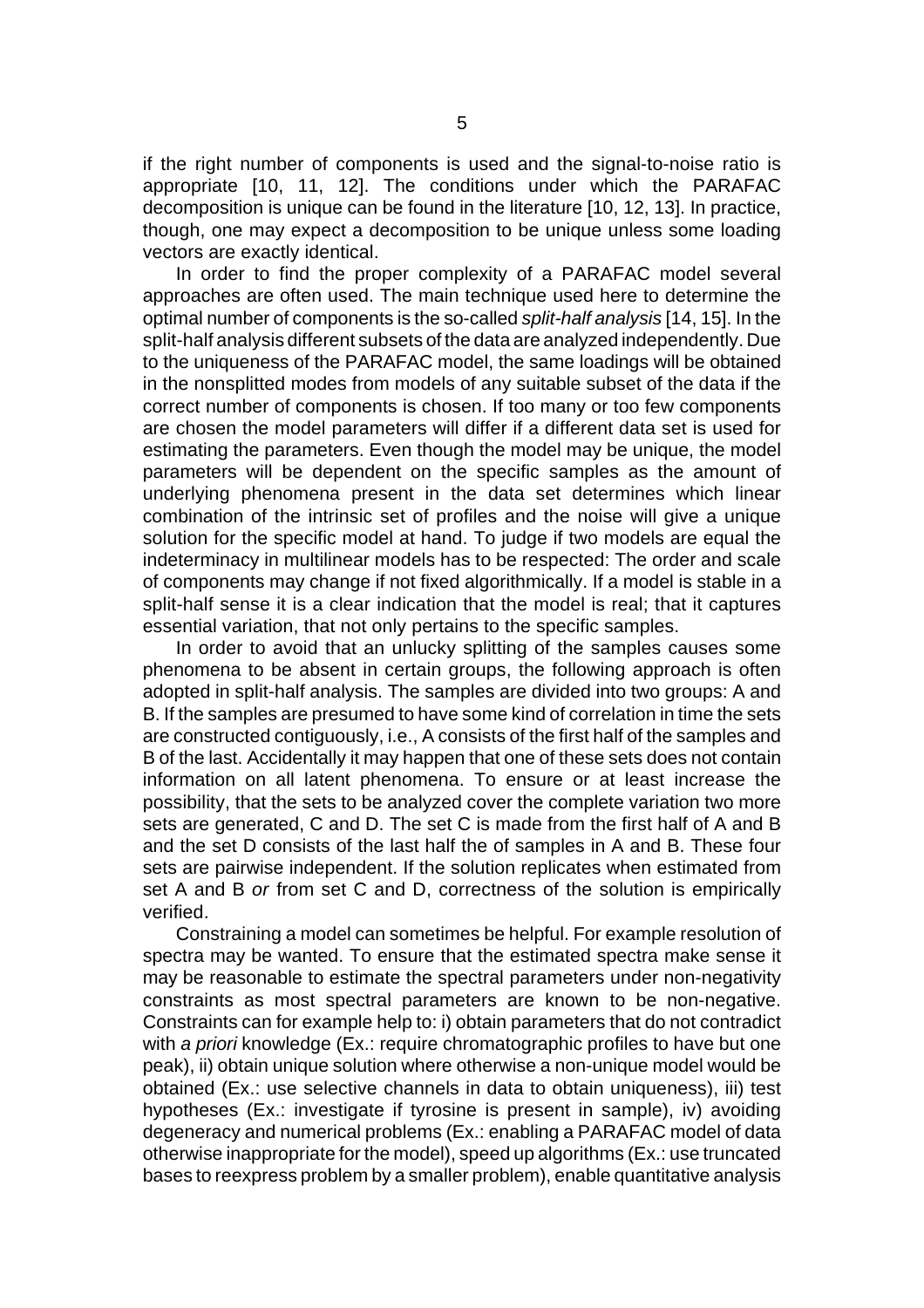of qualitative data (Ex.: incorporate sex and job type in a model for predicting income).

It may be argued that constraining the PARAFAC model is superfluous, as the structural model in itself should be unique. However, even though the model is unique, the model may not provide a completely satisfactory description of the data. Rayleigh scatter in fluorescence spectroscopy is but one instance where slight model inadequacy can cause the estimated model parameters to be misleading. Constraints can be helpful in preventing that. In other situations numerical problems or intrinsic ill-conditioning of the component matrices can make a model problematic to estimate. At a more general level constraints may be applied simply because they are known to be valid. This can give better estimates of model parameters and of the data (see [7]).

A constrained model will fit the data poorer than an unconstrained model, but if the constrained model is more interpretable and realistic this may justify the decrease in fit. Applying constraints should be done carefully considering the appropriateness beforehand, considering why the unconstrained model is unsatisfactory, and critically evaluating the effect afterwards. In [7, 16, 17] it is discussed in detail how to implement and assess constraints properly.

#### *3.2 The multilinear partial least squares regression model*

In 1989 Ståhle extended the PLS model to three-way data by extending the two-way algorithm in a straightforward manner [18]. The optimality of the proposed algorithm, however, was not substantiated. Later Bro developed a general multi-way PLS regression model (N-PLS) which was shown to be optimal according to the underlying theory of two-way PLS regression [19]. Smilde [20] and de Jong [21] further elaborated on the properties of N-PLS.

In the three-way version of PLS the three-way array of independent variables is decomposed into a trilinear model similar to the PARAFAC model, only for N-PLS, the model is not a least squares model of the data, but seeks in accordance with the philosophy of PLS to describe the covariance of the dependent and the independent variables. This is achieved by simultaneously estimating a multilinear model of the dependent variables and a multilinear model of the independent variables. There are several delicate points in actually implementing an algorithm for this model. These can be found in [19, 20, 21].

#### **4. A MODEL OF THE FLUORESCENCE DATA**

The fluorescence emission intensity in a sample *i* measured at emission wavelength, *j*, excited with light at wavelength *k*, can be expressed

$$
x_{ijk} = \sum_{f=1}^{F} a_{if} b_{jf} c_{kf} \tag{4}
$$

plus some additional residual variation. The parameter  $b_{ij}$  is linearly related to the relative fluorescence intensity of the *f*th fluorophore at emission wavelength *j*. The parameter  $c_{kt}$  is linearly related to the extinction coefficient of analyte *f* at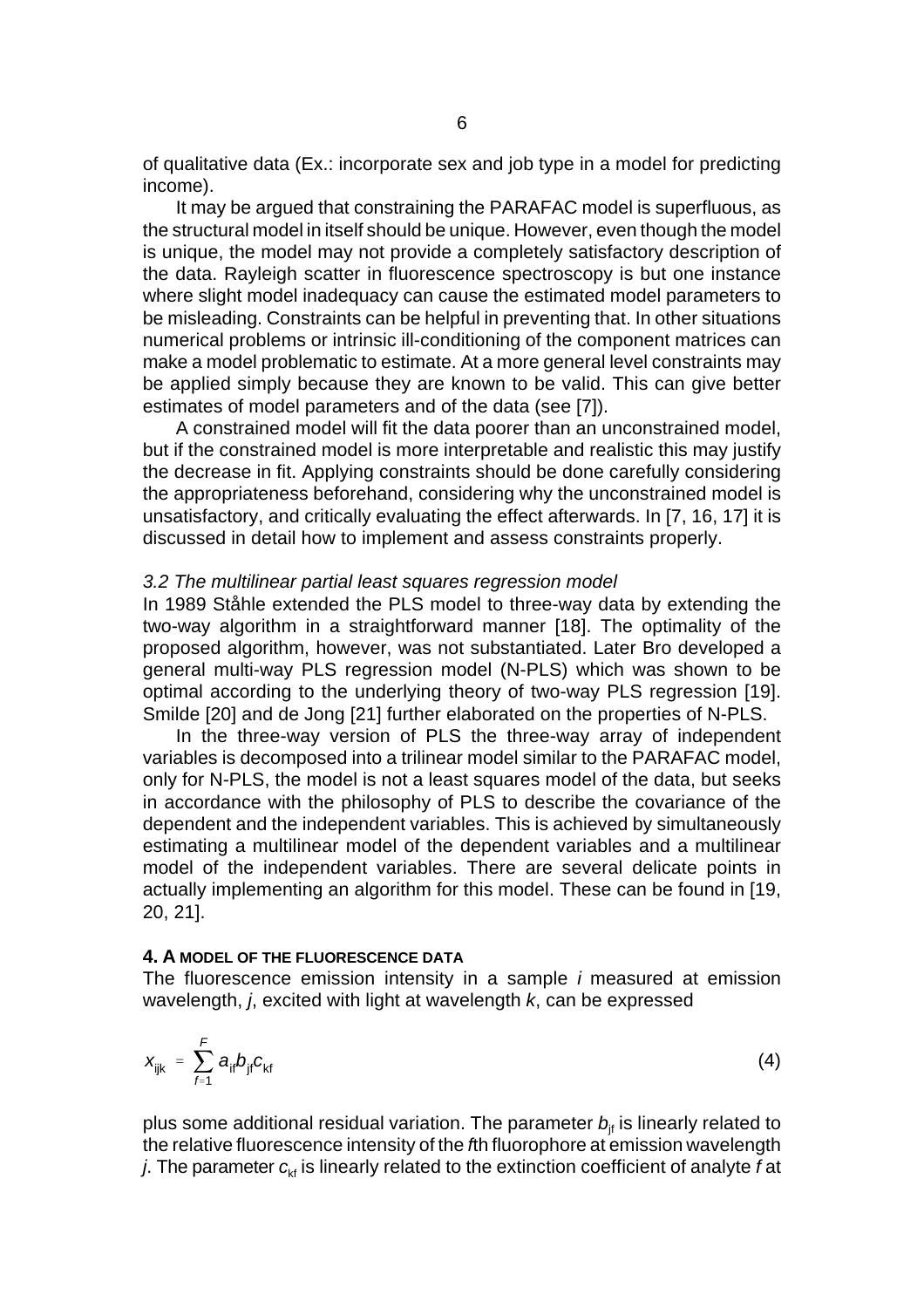excitation wavelength *k* and the relative concentration of analyte *f* in sample *i* is  $a_{ij}$ . This relation holds approximately for diluted solutions [22,23]. For weak solutions fluorometric data can thus be approximated by a PARAFAC model, with the exception that for each sample the measured excitation-emission matrix (size  $J \times K$ , specifically 571  $\times$  7) has a part that is systematically missing in the context of the trilinear model [22]. Emission is not defined below the excitation wavelength and due to Rayleigh scatter, emission slightly above the excitation wavelength does not conform to the trilinear PARAFAC model. As the PARAFAC model only handles regular three-way data it is necessary to set the elements corresponding to the 'non-trilinear' areas to missing, so that the estimated model is not skewed by these data points (see Figure 1). The PARAFAC loss function defining the optimization criterion of the fitting algorithm is then only optimized over non-missing elements using expectation maximization. Specifically, the missing elements are iteratively replaced by their model estimates during fitting [7]. It is very important to note, that the elements in this triangular part of the matrix holding the data of each sample can not be replaced with, e.g., zeros. Even though emission well below the excitation wavelength is approximately zero, this part *does not* conform to the trilinear model. Therefore no matter if these data are absent or not, they should be treated as missing. In this case a large part of the data is missing in the emission area from 275 to 340 nm, hence making the model prone to some instability in this area.

#### *4.1 An unconstrained model*

Unconstrained PARAFAC models of the fluorescence data were fitted using from one to eight components. In Table 1 the fit-values are given as

$$
\text{Fit%} = 100 \left( 1 - \frac{\sum_{i=1}^{I} \sum_{j=1}^{J} \sum_{k=1}^{K} e_{ijk}^{2}}{\sum_{i=1}^{I} \sum_{j=1}^{J} \sum_{k=1}^{K} x_{ijk}^{2}} \right)
$$
(5)

where  $e_{ijk}$  is the residual of the *ijk*th element and  $x_{ijk}$  the corresponding data element. The summations are only performed over non-missing elements (corresponding to setting missing residual and data elements to zero in the above equation). Evidently it is difficult to decide upon the complexity of the model from fit values alone. The primary conclusion must be that two or more components are needed. An additional indication of the appropriate number of components stems from the fact that for more than four components the model parameters were extremely difficult to estimate. The fitting took very long time and an increased number of refitted models ended up in local minima. Though, this provides no conclusive evidence, it does indicate that four components may be appropriate.

*Table 1. Fit values in percentages versus the number of components in a*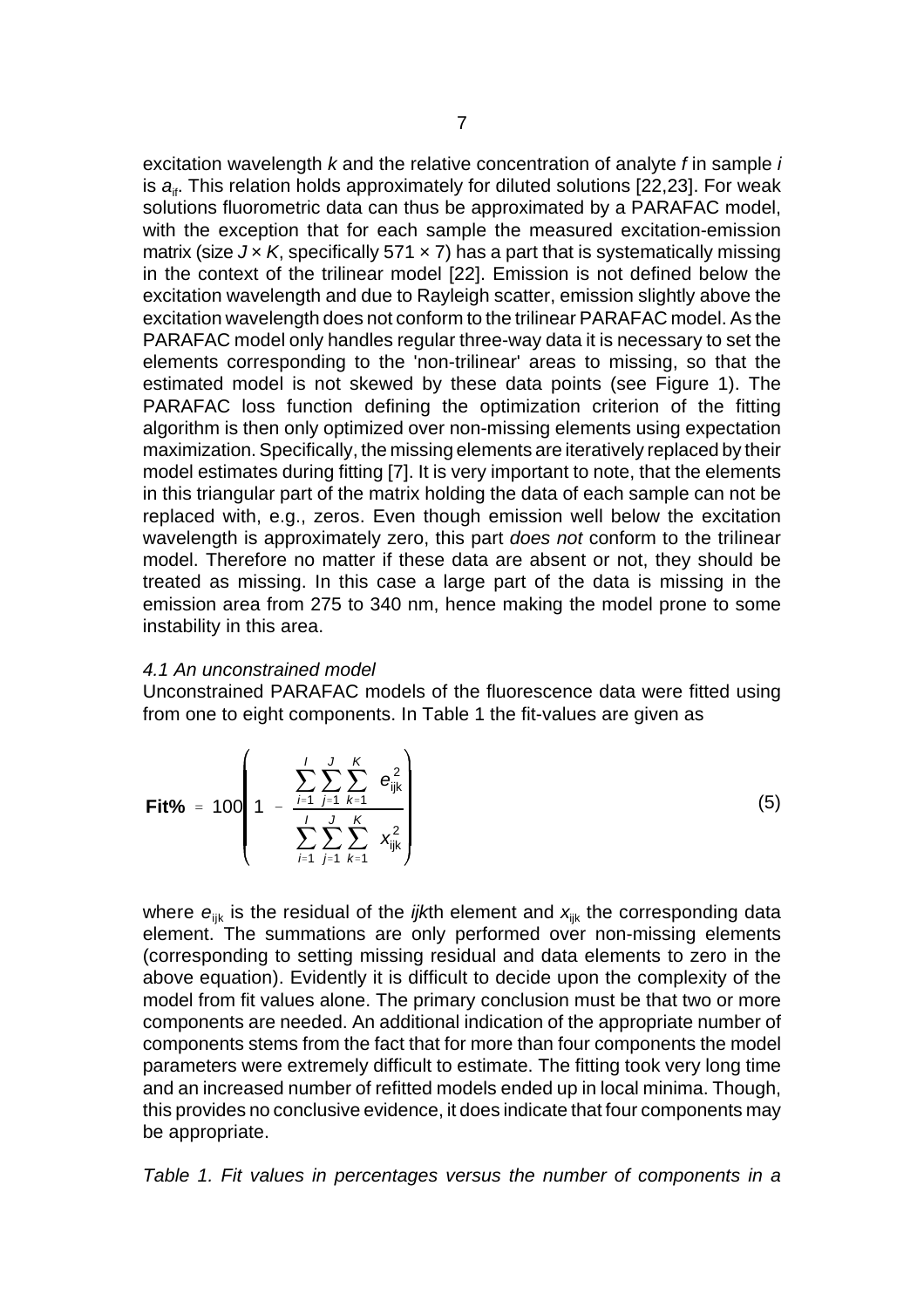*PARAFAC model of the fluorescence data.*

| # Components 1 |  |                                                 |  |  |
|----------------|--|-------------------------------------------------|--|--|
| Fit %          |  | 94.22 98.99 99.63 99.91 99.94 99.96 99.97 99.98 |  |  |

A split-half analysis also confirms that four components is most suitable for the PARAFAC model since for higher number of components several loading vectors change considerably depending on the subset used (Figure 2) and regardless of constraints used.

## FIGURE TWO HERE

In Figure 3a the estimated emission loading vectors of a four-component model are shown. Some of the parameters in the left part of the plot are negative. Since the emission spectra of pure analytes should not be negative, it is worthwhile to investigate if a non-negativity constrained model can help remedying this.

# FIGURE THREE HERE

#### *4.2 Using non-negativity*

It may be inferred, that non-negativity should not be necessary, since the model should be identifiable even without using non-negativity. The PARAFAC model, however, is only an approximation of how the fluorescence data arise. There is a large portion of the data missing in the low wavelength area. Since only few excitations are hence available here only slight model-errors may strongly bias the parameter estimates. Also very likely some of the elements that have not been set to missing may be influenced by Rayleigh scatter to a slight degree. Furthermore heteroscedasticity, quenching and other deviations from the model can cause problems.

It is preferable that estimating the data by an unconstrained and a constrained model would i) give similar results, and ii) that any deviations between the models should be explainable and plausible. Indeed, similar results are obtained from an unconstrained and a non-negativity constrained model. In the sample and excitation modes the loadings of the two models are very correlated ( $\approx$  0.99). In Figure 3b the estimated emission spectra are shown. From visual inspection the spectra seem mainly reasonable, but for spectrum one, the bump slightly above 300 nm is not satisfactory. This may implicitly be caused by the low number of emission wavelengths in this area. From 275 to 312 nm only three of the seven excitations are present, hence almost 60% is missing. From 360 nm and above no variables are missing.

To possibly substantiate the visual judgement a split-half experiment was performed by dividing the samples into four groups as described earlier. The resulting model estimates of the problematic emission spectrum are shown in Figure 3c. The area around 300 nm is seen to be unstable in a split-half sense. The estimated parameters in this region change depending on which subset of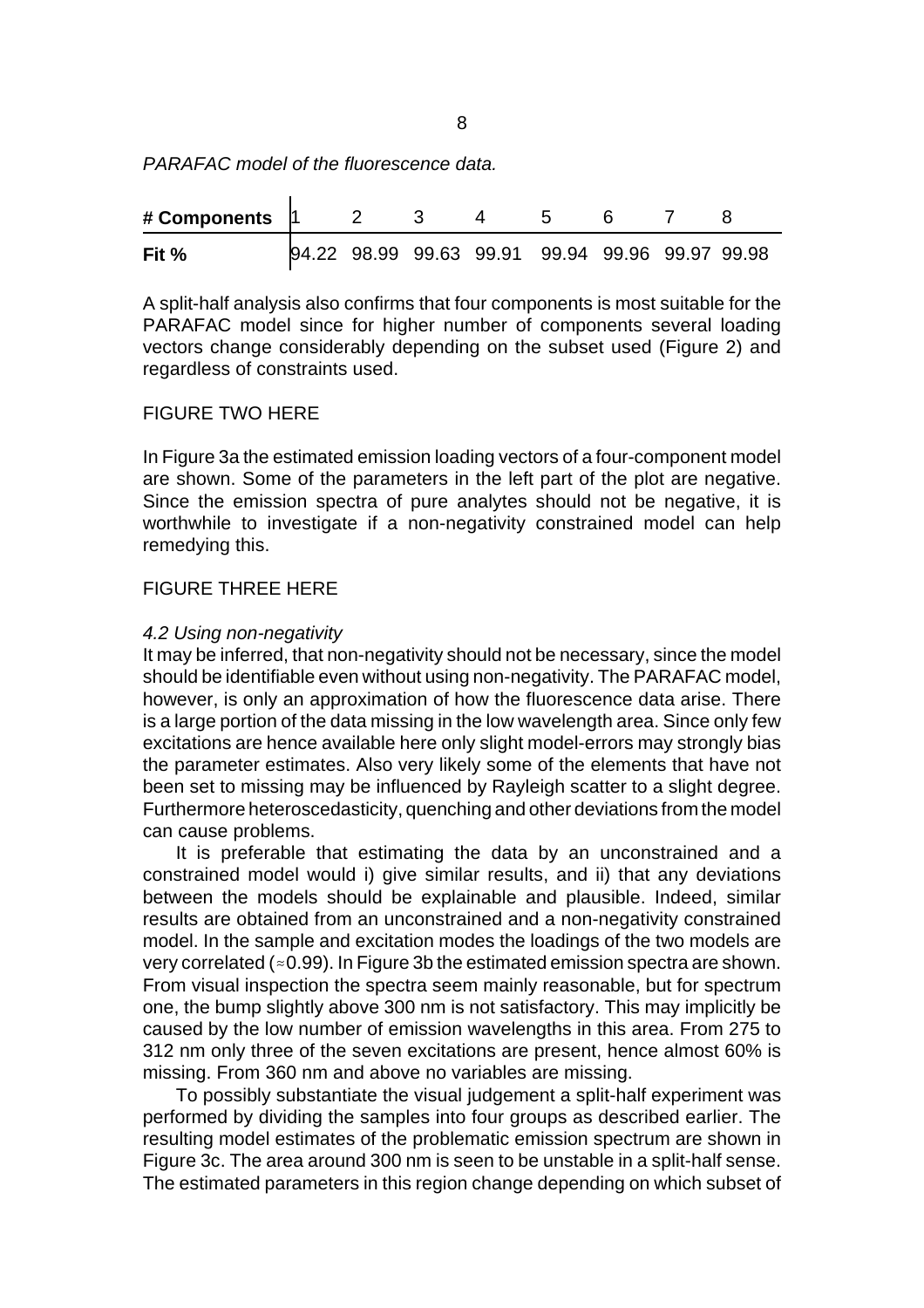samples is used for estimating the model, whereas the remaining parameters are more or less insensitive to subset variations. The split-half experiment thus confirms that the area is ill-modeled. The following features all indicate that the

- The parameters are even visually off-the-mark, in the sense that wavelength-to-wavelength changes are not smooth.
- The split-half experiment shows that the parameters can not be identified in a stable fashion.
- The fact that the data contain many missing values (60%) in the area of the unstable region indicates one reason why the instability occurs.

It is important to note that each of the four submodels in the split-half analysis is uniquely estimated. However, the uniqueness of each model is governed partially by random or non-trilinear variation and hence not attributable to the real underlying systematic trilinear variation. Therefore the solution for a given subset of data does not generalize to other sets. The question then is what to do? As the most probable cause for the problem is that too few excitation wavelengths have been used (seven), the best thing to do would probably be to remeasure the samples using more excitation wavelengths. However, the measurements as they are currently being performed require a substantial amount of work, and remeasuring is therefore not realistic.

# *4.3 Using non-negativity and unimodality*

300 nm area is unreliable:

One possible cause for the unsatisfactory four-component model could be that there should indeed be five components in the model. However, as noted earlier, split-half analysis and the general convergence problems indicated that five components could not be modeled with the PARAFAC model. A fourcomponent model seems more appropriate.

Even though unimodal spectra are not in general common several aspects indicate that the 'problematic' spectrum should be unimodal:

- The spectrum *is* unimodal apart from the unstable part
- The remaining estimated emission spectra are almost unimodal
- The most likely fluorophores in sugar (amino-acids, simple phenols, and derivates) have unimodal emission spectra
- The Kasha rule [24] states that a fluorophore will emit light under the same (S<sub>1</sub>-S<sub>0</sub>) transition regardless of excitation, i.e., an excited molecule will drop to the lowest vibrational level through radiationless energy transfer, and then from the excited singlet level  $\mathsf{S}_1$  return to the ground state  $\mathsf{S}_0$  by fluorescence [22]. Even though there are exceptions to this rule, it often holds especially for simple molecules. The fact that the emission occurs from the same transition, mostly implies that the corresponding emission spectrum will be unimodal

The above reasoning led to specifying a new model where all emission spectra were estimated under non-negativity [16] and unimodality [17] constraints and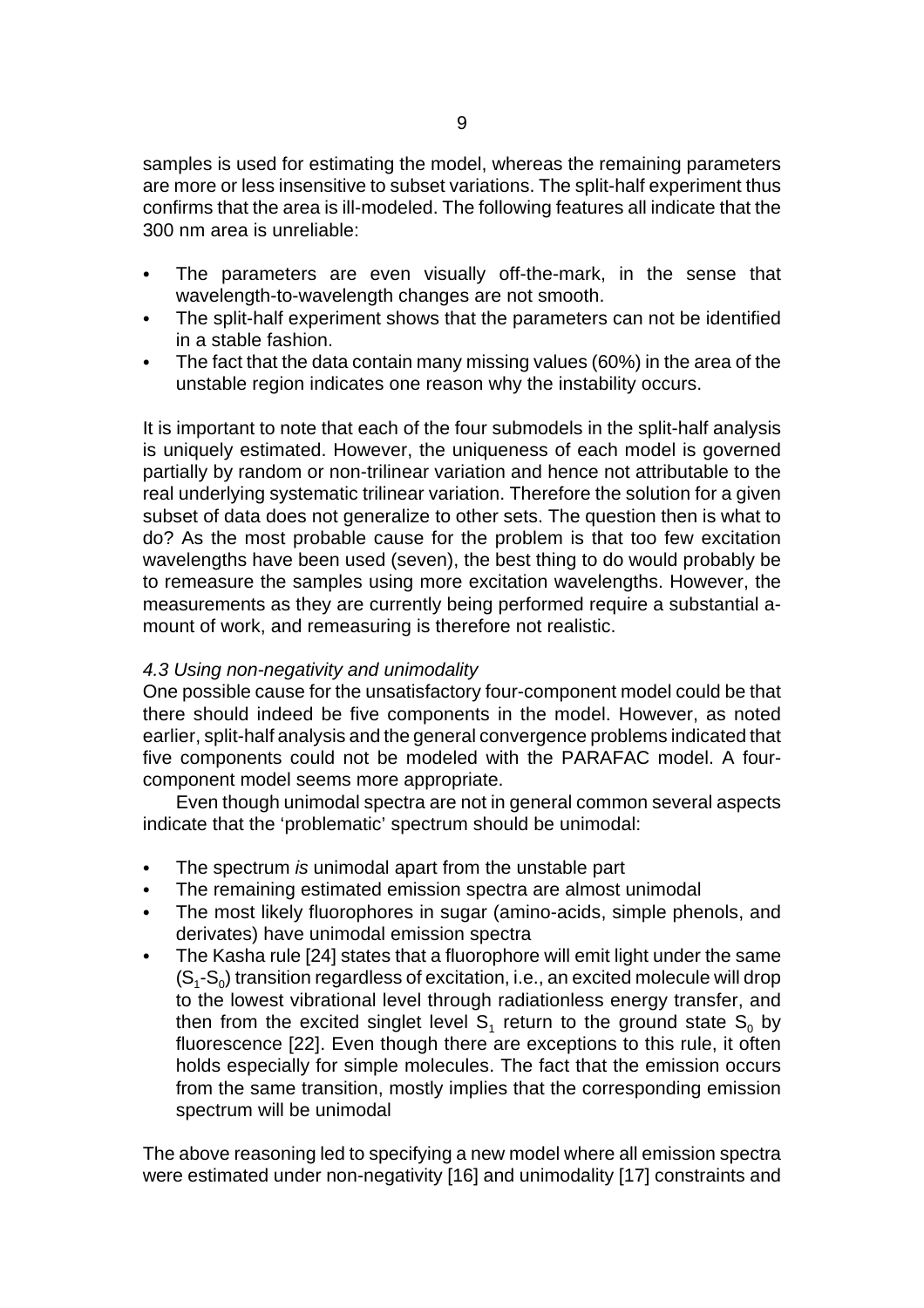remaining parameters under non-negativity constraints. The estimated model was stable in a split-half sense (Figure 3d) and the estimated excitation spectra and relative concentrations did not change much from that of the non-negativity constrained model. This confirms that the cause of the artifact in Figure 3c is mainly due to the amount of missing data in the specific region. Otherwise, if the bump was caused by a hypothetical fifth component it would be expectable that the scores and excitation mode loadings would change considerably when imposing unimodality, since the unimodality apparently filters off the influence of this fifth component in the emission mode. Since this does not happen, then either there is no fifth trilinear component or this fifth component has such a low variation that eliminating it does not affect the remaining components. Since a five-component model can not be reliably estimated the four-component is preferable and not likely to be affected even if five components are present. Unimodality is therefore a valid constraint and mainly necessary for improving the visual appearance of the emission loadings, hence enabling better identification of the underlying analytes.

# FIGURE FOUR HERE

## *4.4 Exploring the PARAFAC model*

Selected estimated spectra are shown in Figure 4 together with the emission and excitation spectra of tyrosine and tryptophan, two substances of known technological importance. The spectra of tyrosine and tryptophan were acquired in experiments unrelated to this study. Still, the similarity confirms that the PARAFAC model is capturing chemical information. In order to verify with more confidence the identity of the (additional) underlying analytes standard addition or chromatographic analysis could be used. The similarities observed here can be taken as preliminary indications.

# FIGURE FIVE HERE

The scores of the model of the fluorescence data are estimates of relative concentrations, or in a more general setting a window into the chemistry of the sugar beets. In the score plot (Figure 5) several interesting features are revealed. All four scores seem to follow the same overall pattern. The first half of the campaign they vary with the same low frequency. This frequency follows the weeks – six weeks, six periods. From shift number 150 to 200 the variation is more modest and in the final period from shift 200 only minor variations are seen with the exception that component four increases steadily. These distinct patterns of variation must be reflecting a variation in the chemistry of the sugar during the campaign. A preliminary hypothesis – to be investigated – that may explain these variations is based on the following observations. The beets are stored before entering the factory. The storage time differs, and there is a pile up of beets during the weekend. During storage a significant increase in temperature is likely to occur possibly leading to increased enzymatic activity which can then be reflected in the weekly patterns of the fluorescence scores seen in the first half of the campaign. In this part of the campaign the weather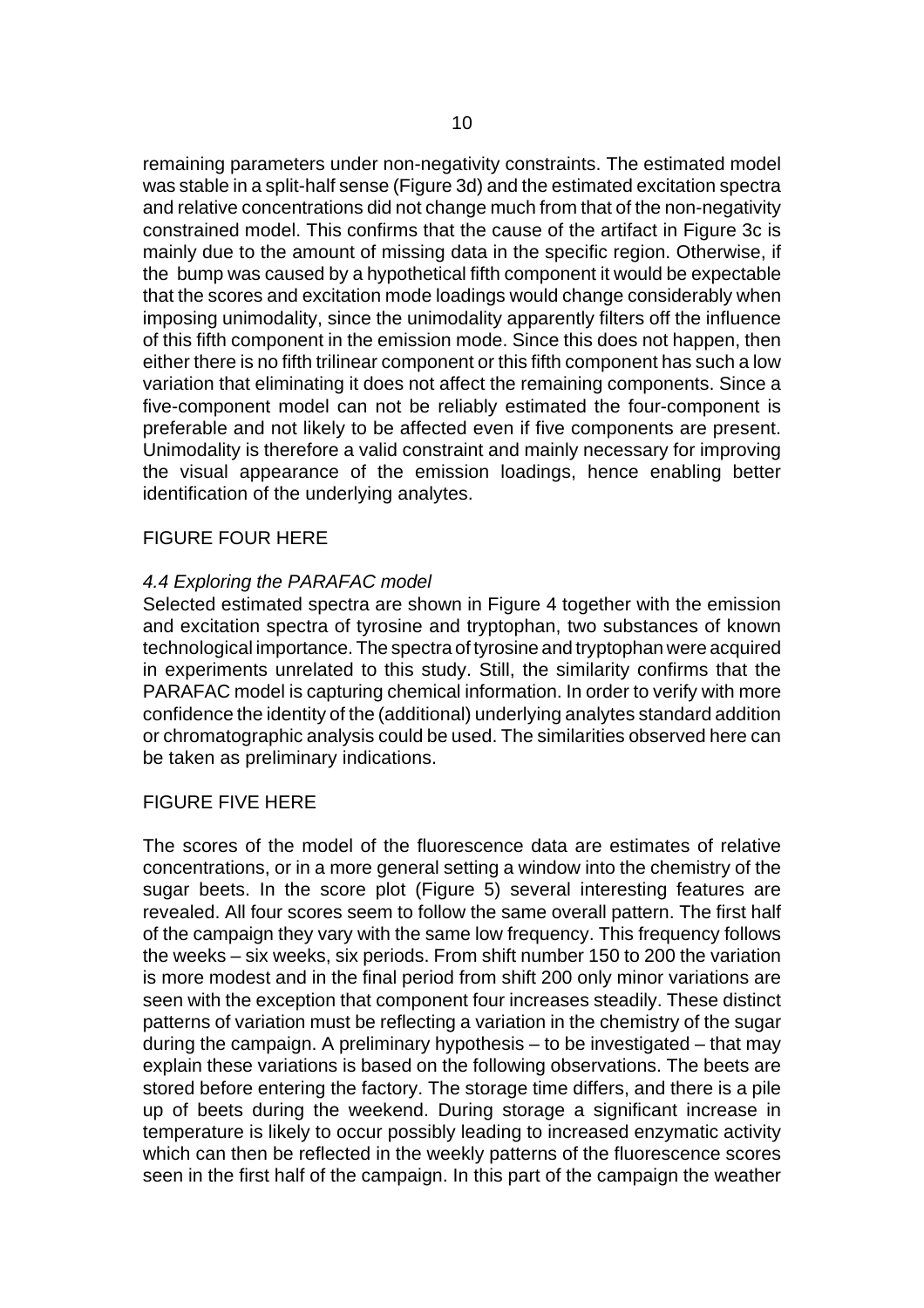was relatively warm and all scores follow the same overall pattern. This also explains why the variations generally decrease in time as the outdoor temperature influencing the stored beets steadily decreases during the campaign. The increase in the amount of compound four from shift 200 (15. November) seems to be correlated with the onset of the frost according to the process records, hence again a temperature phenomenon. During this time the variation in component four is highly correlated to color [5]. To the extent that these provisional ideas and hypotheses are correct they indicate that controlling the temperature of the incoming beets is *the* most important factor for maintaining a well-controlled process on a chemical level. To the extent that the chemical information from fluorescence carries information on other process parameters, this conclusion carries over to the process quality as well.

**5. USING PARAFAC SCORES FOR MODELING PROCESS PARAMETERS AND QUALITY** In order to see whether there is any connection between the variation in the chemistry of the sugar as given by the four PARAFAC scores, the variation in the quality parameters of sugar, and the process variables, several models were investigated. In the sequel only the scores of the PARAFAC model will be used in the models investigated. Even though it may be feasible to use the raw fluorescence data directly, the idea here is to explore whether the chemical representation of the fluorescence data, i.e., the PARAFAC model, can be related to process and laboratory data.

# FIGURE SIX HERE

Initially the correlation between the PARAFAC scores and the process variables was investigated. For some process variables there were almost no correlation, but for a large number of process variables excellent correlations were obtained. For examples of this, see Figure 6. Here the fitted values obtained using multiple linear regression (MLR) are shown. MLR was chosen because the condition number of the matrix of independent variables  $(265 \text{ samples} \times 4)$ PARAFAC scores) is low, hence no problems arising from collinearity are expected. Secondly, because the aim here is not to establish the exact predictability little attention was paid to assessing predictability in terms of cross-validation etc. Instead the statistics of the MLR models were observed in order not to obtain misleading results.

## FIGURE SEVEN HERE

Multiple linear regression models were also made for predicting the quality parameters ash content and color from PARAFAC scores. The models for predicting ash and color of the sugar were excellent. The predicted values are shown together with the reference values in Figure 7. Though no cross- or testset-validation has been performed, the prediction models are only based on *four* regression coefficients each. With these models it is confirmed, that it is possible to use fluorescence data for on-line or at-line monitoring of sugar quality. This is important as currently these parameters are only determined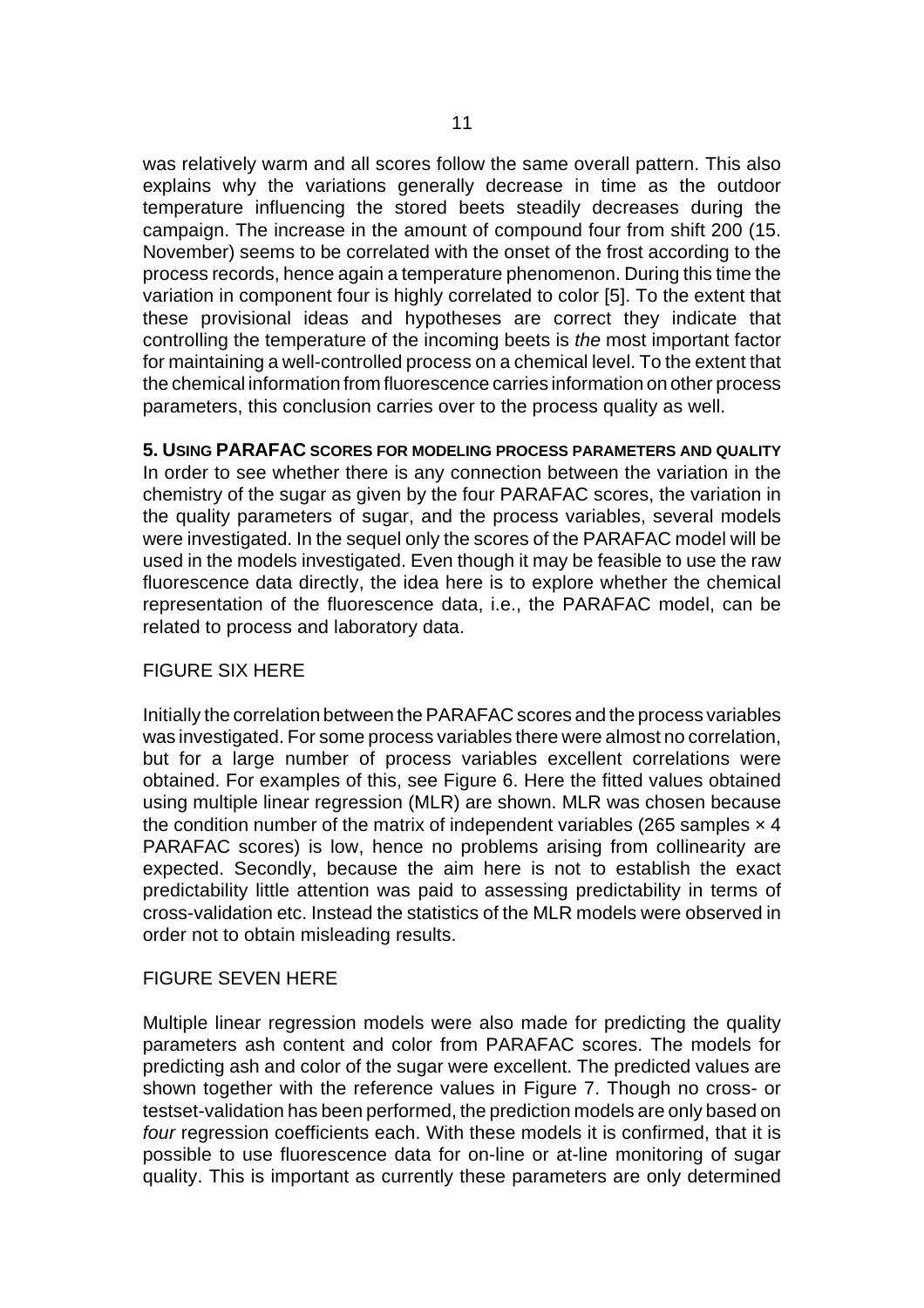every eighth hour and with a certain lag as the laboratory analysis takes some time. Furthermore, by scrutinizing the calibration models important clues to the chemical background for the variations in color and ash can be obtained. For example, component one ( $r = 0.60$ ) and component four ( $r = 0.81$ ) seems to be correlated to color (Munck et al. 98). Only component four, as well as color, seems to be influenced by the increasing amount of frozen beets during the last part of the campaign. Component one  $(r = 0.69)$  and the tryptophan-like component three  $(r = 0.64)$  shows some correlation with ash. The tyrosine-like component two does not correlate significantly with neither ash nor color. Thus, the four PARAFAC components show different patterns in connection with the two important quality parameters color and ash.

It is interesting to compare the predictions of ash and color from fluorescence data with predictions obtained using the process variables. Calibration models were constructed for ash and color separately using more thorough validation than above. The following three sets of independent variables were tested: process data<sup>1</sup> of size 265  $\times$  22, the fluorescence data given by the four score vectors of the PARAFAC model (265  $\times$  4), or both (265  $\times$  26).

These independent variables were autoscaled and lagged twice (one and three lags were also tried), thereby giving a three-way array of size 265 (samples)  $\times$  22 (variables)  $\times$  3 (lags) in case of using the process data only.

For each data set a model was estimated using either the first 50 or 150 samples. Recall that the samples are obtained contiguously every eighth hour so that, e.g., 50 samples correspond to approximately 17 days. The model used for calibration was N-PLS regression (unfold-PLS was also tried giving similar predictions though much less parsimonious models).

For, e.g., the model of ash predicted from process data using the first 50 samples the size of the independent calibration data array is thus 50 (samples)  $\times$  22 (variables)  $\times$  3 (lag mode). The first two samples were excluded as two thirds of the data elements were missing due to lagging. The number of latent variables was determined by minimum cross-validation error and the model was then used for predicting the remaining left-out samples. For the calibration models using the first 50 samples, this means that the models are based on the first half month of the campaign and tested on the last two and a half month.

## FIGURE EIGHT HERE

It is worth mentioning that the models are probably suboptimal with respect to variable selection and lagging. More ingenious variable selection and more indepth analysis of the variation in time of the variables may lead to better models. However, as stated before, the goal is not to find *the* model, but to explore the relevance in and the patterns of the variations in the data. In essence this is an example of a first shot analysis. Depending on the relevance of the results, further experiments, data, and analyses may lead to better

 $1$ . It was also tried to smooth the process variables with both median filters and wavelets to remove spikes, but this had no significant influence on the results.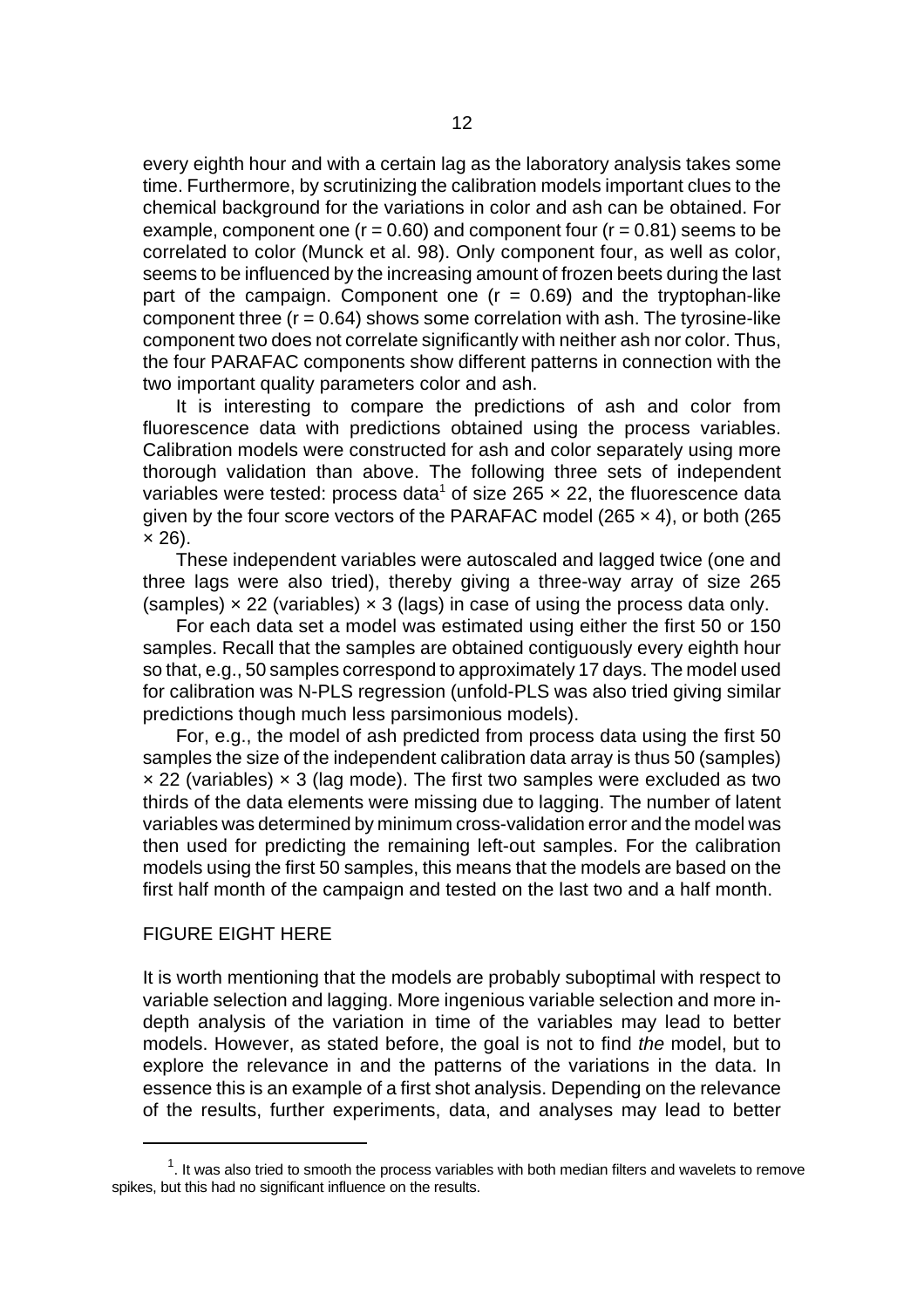models.

The results of the predictions are shown in Figure 8 for the color determinations. The ash determinations were similar. The models are seen to be valid in up to 50 days in some cases. For ash there is little difference in the quality of the predictions obtained from the process data and the fluorescence data, while for color it seems that the fluorescence data provide more information than the process data. This is very clearly seen from the quality of the predictions in the first thirty to fifty days ahead. It suggests that the fluorescence data give information not already present in the process data, but rather supplements the process data with extra chemical information important for predicting the color of sugar. This is expectable and illustrates that spectroscopic techniques provide a general source of information in process control and quality monitoring.

#### **6. CONCLUSION**

The models described in this application are quite extraordinary. They give a direct connection between the state of the process, the product (from a scientific point of view the chemistry of the sugar), and the quality (as defined by laboratory measurements defining the internal as well as the external consumer quality). As such, the conceptual idea behind the results reaches far beyond the specific data treated here. It provides means for combining process analytical chemistry and multivariate statistical process control by the use of fluorescence screening and PARAFAC modeling.

In this work the trust that the fluorescence analysis may work is the primary hypothesis. By data and model selection [5] four components are found of which two have already been chemically identified. Together they give representative information regarding both sugar quality and process parameters. Thus four valid indicator substances for quality and process parameters are identified in this preliminary screening. The results have to be checked and followed up in several product seasons if one wants to develop a process control system based on fluorescence.

That it is possible to capture and identify specific chemical variation is somewhat surprising considering the fact that the samples are simply taken directly from the process and dissolved in water. Further, the sample matrix is very complex. Approximately 99.999% of the sugar is sucrose, which is not fluorescent. It is the very small fraction of impurities such as amino acids, phenols and their reaction products that are detected by the fluorometer. Hence it is the complex mixture of a very small amount of natural and process related components that are being measured with the sensitive fluorescence method.

When more certain conclusions have been drawn it becomes relevant from an academic and technological point of view to identify with more confidence what the estimated fluorescence spectra represent using, e.g., standard addition or chromatography. In this work this has only been hinted at, since there is little sense in spending too much efforts in elucidating the chemical background until the relevance and usefulness of the model is established. This is one of the key benefits of using exploratory analysis. Already though it has been established that the variations in the fluorescence data are closely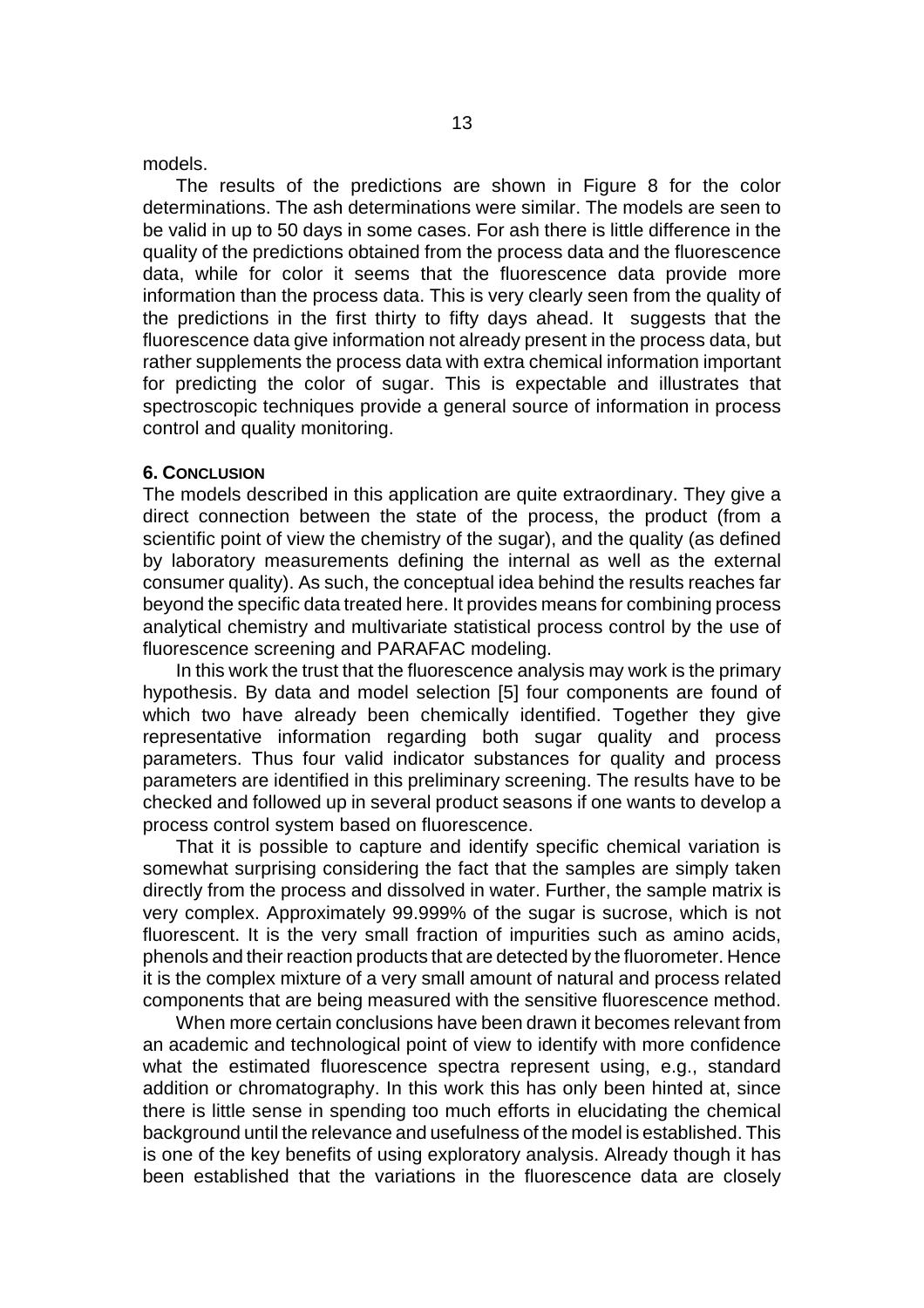correlated to the variations in the quality of the sugar as well as important process parameters. Coupling this with the results from studying the fluorescence data alone, this could indicate that by controlling the temperature of the beet stores more precisely it may be possible to avoid large fluctuations in the sugar quality.

The predictive models obtained from using the process variables in conjunction with the chemical information are important and should be further elaborated on, when new data are available. In the estimated PARAFAC models there are signs of more components in the data. It is also plausible from a chemical point of view that more fluorophores may be represented. However, it is not possible with the given data to estimate more components reliably. In the near future samples from the 1996 campaign will be measured using more excitation wavelengths, in the hope, that more components can be extracted.

## **Acknowledgments**

The author is indebted to Ellen M. Færgestad and Tormod Næs at MATFORSK, Norway for inviting me on a study leave during which this manuscript was prepared. Financial support was obtained to Prof. Lars Munck, Food Technology, Department of Dairy & Food Science, Royal Veterinary & Agricultural University, Denmark, through the Nordic Industry Foundation project P93149 and the FØTEK foundation for part of the work reported here. Lars Bo Jørgensen and John Jensen, Danisco Sugar Development Center, Nakskov, Denmark as well as Lars Munck have been extremely helpful in discussing and criticizing the work reported.

## **REFERENCES**

- [1] B. Winstrøm-Olsen, R. F. Madsen, W. K. Nielsen, Sugar beet phenols, part I, *Int. Sugar J.*, **81** (1979a) 332.
- [2] B. Winstrøm-Olsen, R. F. Madsen, W. K. Nielsen, Sugar beet phenols, part II, *Int. Sugar J.*, **81** (1979b) 362.
- [3] B. Winstrøm-Olsen, Enzymic colour formation in sugar beet. Characterization of enzymes using catecholamines. part I, *Int. Sugar J.*, **83** (1981a) 102.
- [4] B. Winstrøm-Olsen, Enzymic colour formation in sugar beet. Characterization of enzymes using catecholamines. part I, *Int. Sugar J.*, **83** (1981b) 137.
- [5] L. Munck, L. Nørgaard, S. B. Engelsen, R. Bro, C. A. Andersson, Chemometrics in food science – a demonstration of the feasibility of a highly exploratory, inductive evaluation strategy of fundamental significance, *Chemom. Intell. Lab. Syst.,* In press, 1998.
- [6] R. A. Harshman, Foundations of the PARAFAC procedure: model and conditions for an 'explanatory' multi-mode factor analysis, *UCLA Working Papers in phonetics,* **16** (1970) 1.
- [7] R. Bro, Multi-way analysis in the food industry. Theory, algorithms and applications. Doctoral dissertation, University of Amsterdam, 1998, **Submitted**
- [8] R. Bro, PARAFAC: Tutorial & applications, *Chemom. Intell. Lab. Syst.*,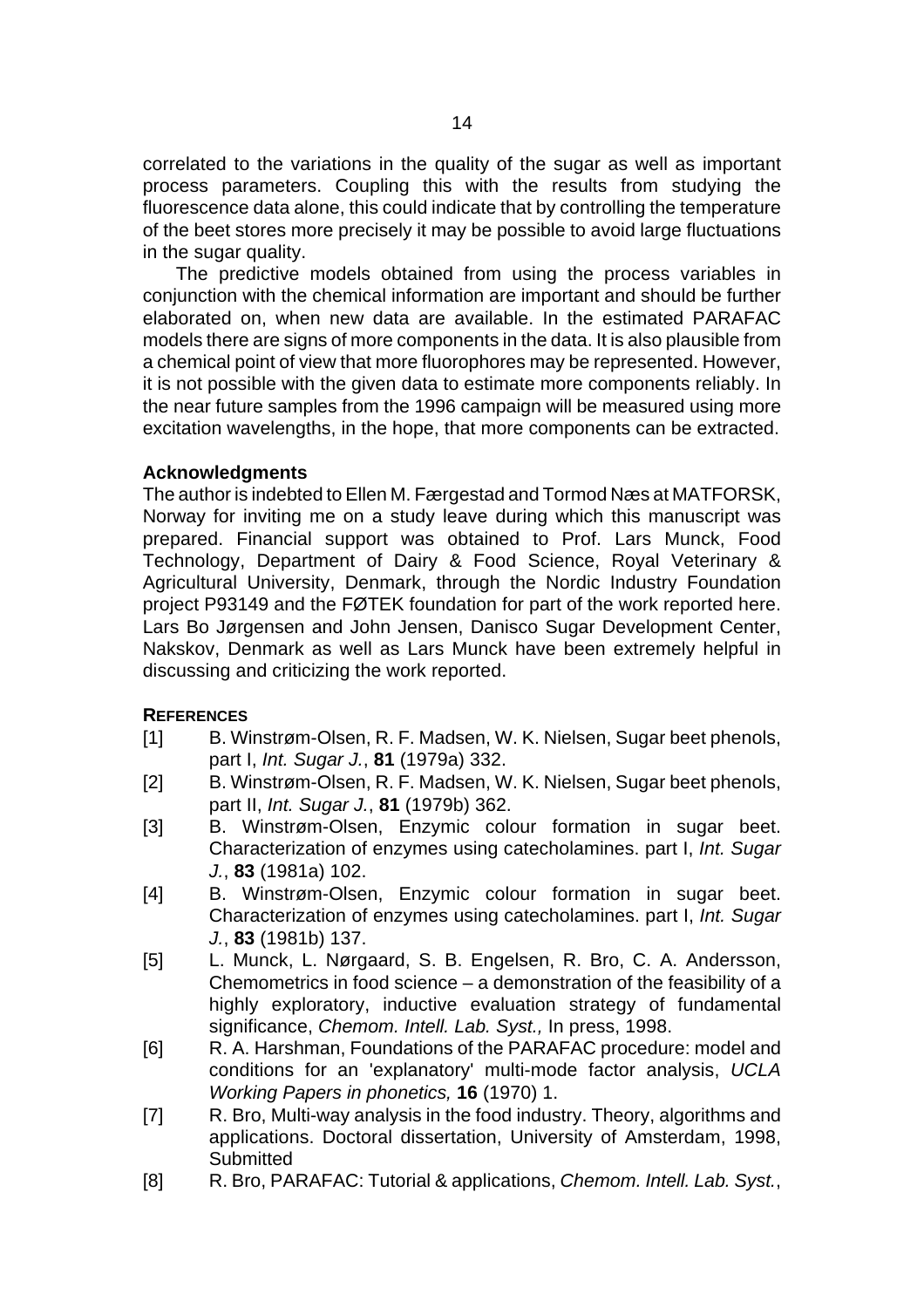**38** (1997) 149.

- [9] P. Paatero, A weighted non-negative least squares algorithm for threeway "PARAFAC" factor analysis, *Chemometrics Intell. Lab. Syst.*, **38** (1997) 223.
- [10] R. A. Harshman, Determination and proof of minimum uniqueness conditions for PARAFAC1, *UCLA Working Papers in phonetics*, **22** (1972) 111.
- [11] J. B. Kruskal, More factors than subjects, tests and treatments: an indeterminacy theorem for canonical decomposition and individual differences scaling, *Psychometrika*, **41** (1976) 281.
- [12] J. B. Kruskal, Three-way arrays: rank and uniqueness of trilinear decomposition, with application to arithmetic complexity and statistics, *Linear algebra and its applications*, **18** (1977) 95.
- [13] J. B. Kruskal, Rank, decomposition, and uniqueness for 3-way and N-way arrays, In: Multiway data analysis, (Eds. R. Coppi, S. Bolasco), Elsevier Science Pub. (North-Holland), 1989, 7.
- [14] R. A. Harshman, M. E. Lundy, The PARAFAC model for three-way factor analysis and multidimensional scaling, In: Research methods for multimode data analysis, (Eds. H. G. Law, C. W. Snyder, J. A. Hattie, R. P. McDonald) Praeger, New York, 1984, 122.
- [15] R. A. Harshman, W. S. de Sarbo, An application of PARAFAC to a small sample problem, demonstrating preprocessing, orthogonality constraints, and split-half diagnostic techniques, In: Research methods for multimode data analysis, (Eds. H. G. Law, C. W. Snyder, J. A. Hattie, R. P. McDonald) Praeger, New York, 1984, 602.
- [16] R. Bro, S. de Jong, A fast non-negativity constrained linear least squares algorithm for use in multi-way algorithms, *J. Chemom.,* **11** (1997) 393.
- [17] R. Bro, N. Sidiropoulos, Least squares algorithms under unimodality and non-negativity constraints, *J. Chemom.*, In press, 1998
- [18] L. Ståhle, Aspects of analysis of three-way data, *Chemom. Intell. Lab. Syst.,* **7** (1989) 95.
- [19] R. Bro, Multi-way calibration. Multi-linear PLS, *J. Chemom.*, **10** (1996) 47.
- [20] A. K. Smilde, Comments on multilinear PLS, *J. Chemom*. **11** (1997) 367.
- [21] S. de Jong, Regression coefficients in multi-linear PLS, *J. Chemom.,* **12** (1998) 77.
- [22] G. W. Ewing, Instrumental methods of chemical analysis, McGraw-Hill Int. Ed., NY, 1985.
- [23] R. T. Ross, S. Leurgans, Component resolution using multilinear models, *Methods in Enzymology*, **246** (1995) 679.
- [24] J. W. Verhoeven, Glossary of terms used in photochemistry, *Pure & Appl. Chem.*, **68** (1996) 2223.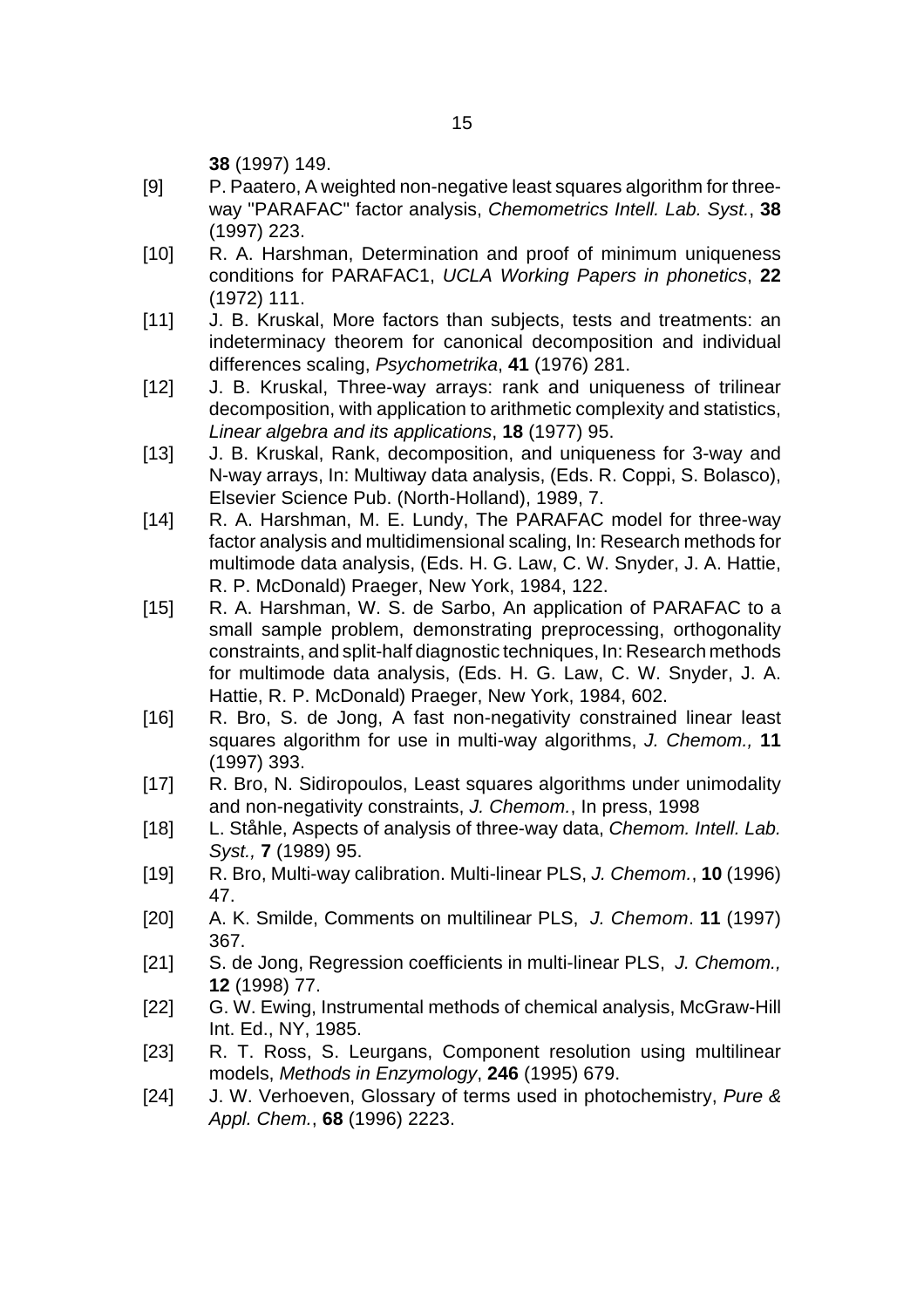# **FIGURE LEGENDS**

*Figure 1. Fluorescence data from one sugar sample. To the left the raw data are shown and to the right the data are shown after removal of emission below excitation wavelength as well as Rayleigh scatter (upper left part).*

*Figure 2. Emission loading vectors resulting from a split-half analysis of a five-component non-negativity constrained PARAFAC model. The resulting loadings of the four models of different samples are shown together in the plot.*

*Figure 3. Emission mode loading vectors estimated from four-component PARAFAC model of fluorescence data of the sugar samples. a) Unconstrained model. b) Non-negativity constrained model. The 'suspicious' spectrum, four, is marked with a thicker line. c) Split-half estimates of component four of non-negativity constrained model. d) Split-half estimates of all components using non-negativity and unimodality.*

*Figure 4. Comparing estimated spectra from sugar samples with selected spectra of pure analytes. PARAFAC emission parameters shown with thick lines (emission)/circles (excitation). Note the good estimates of the emission spectra, while the excitation spectra are less well estimated especially due to lack of excitation measurements between 255 and 290 nm.*

*Figure 5. The scores of the four-component PARAFAC model of the sugar fluorescence data. The score vectors have been shifted vertically for visual appearance. As the samples are ordered according to time, the line plots represents the variation of each component over the campaign, each sample representing an eight hour period. Component two is the tyrosine-like and component three the tryptophan-like component (see figure* 4).

*Figure 6. Predictions of selected process parameters from the four PARAFAC scores of the fluorescence data model. Thin lines are reference values. Notice the smoothing effect of the predictions due to the combined effect of noisy process measurements and the sugar samples being average samples collected over eight hours.*

*Figure 7. MLR predictions of color and ash from PARAFAC scores. thin lines are reference values.*

*Figure 8. Predictions of color using N-PLS of lagged data. The reference values are shown with thin lines and the predictions with thick lines. The top two figures show the predictions obtained from using only the process data as independent variables, the middle figures show the predictions obtained using both process variables and fluorescence PARAFAC scores as independent variables, and the lower ones show the predictions obtained using only the fluorescence PARAFAC scores as independent variables. The leftmost three figures give the results using the first 50 samples and predicting the remaining ones. The rightmost give the predictions using the first 150 samples and predicting the rest. Above in each figure the root mean squared error of predictions for the first 30 (10 days) samples is shown. Predictions outside the ordinate scale have been removed for consistency.*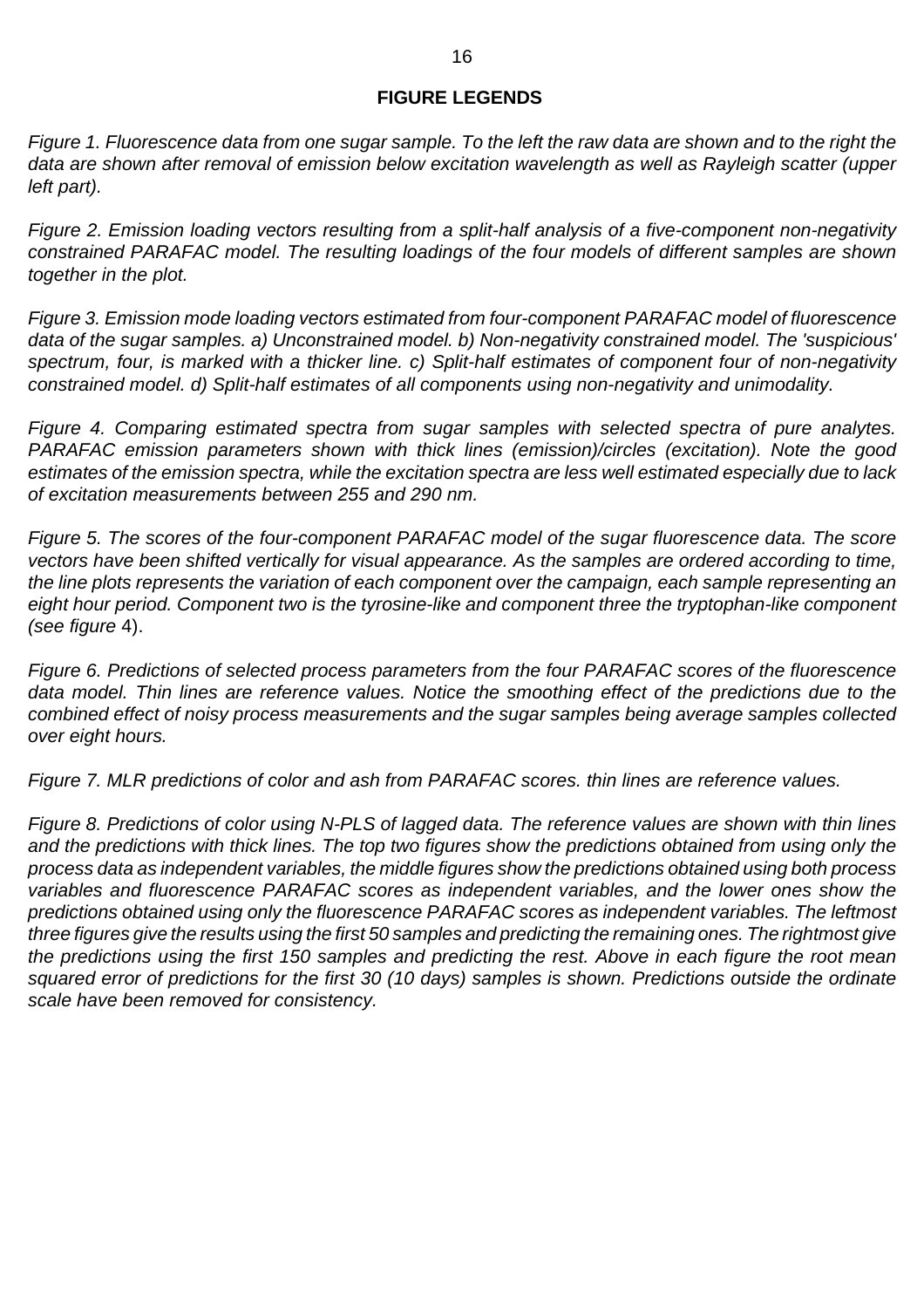**Raw data**

**Non-trilinear parts removed**



*Figure 1*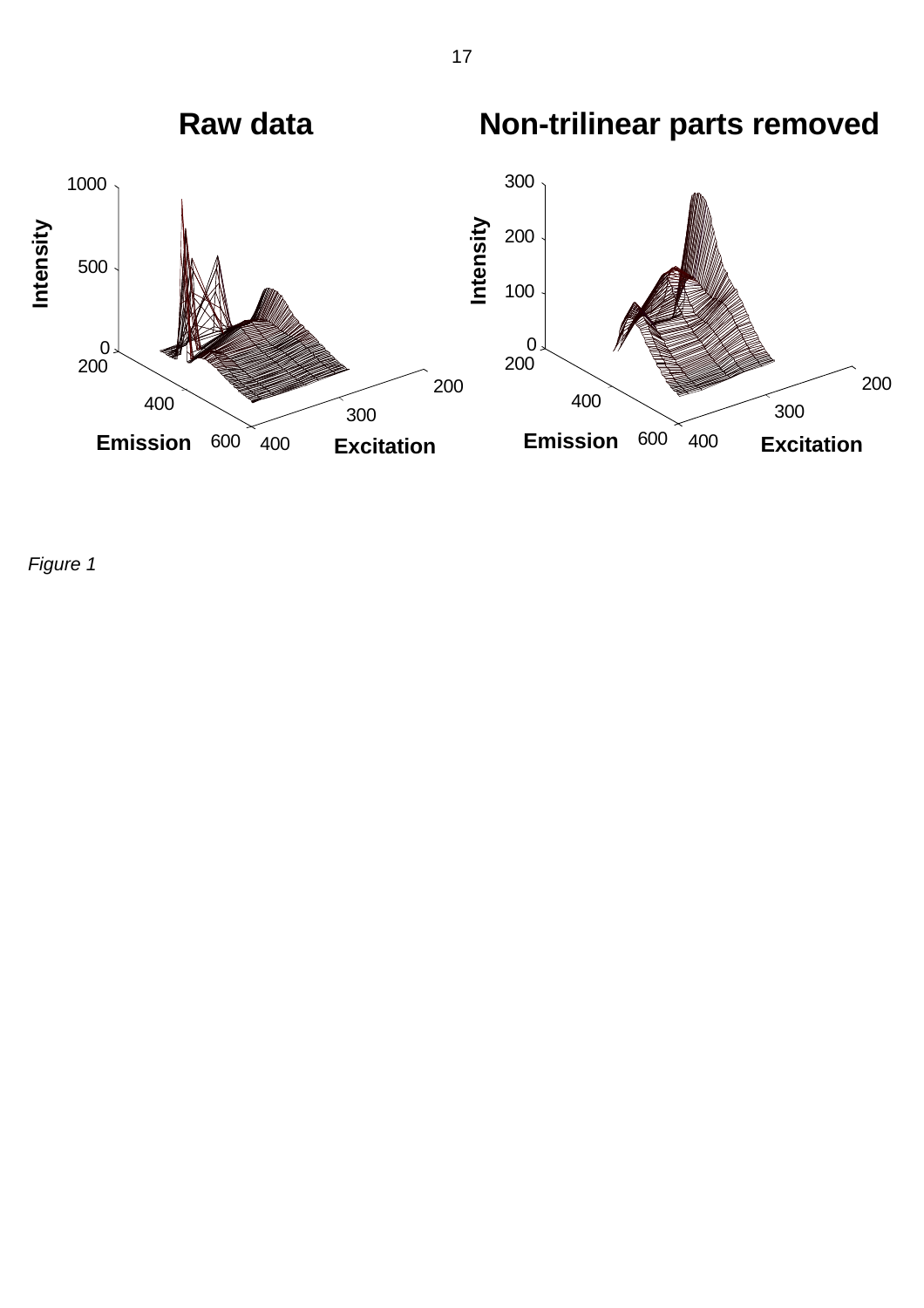

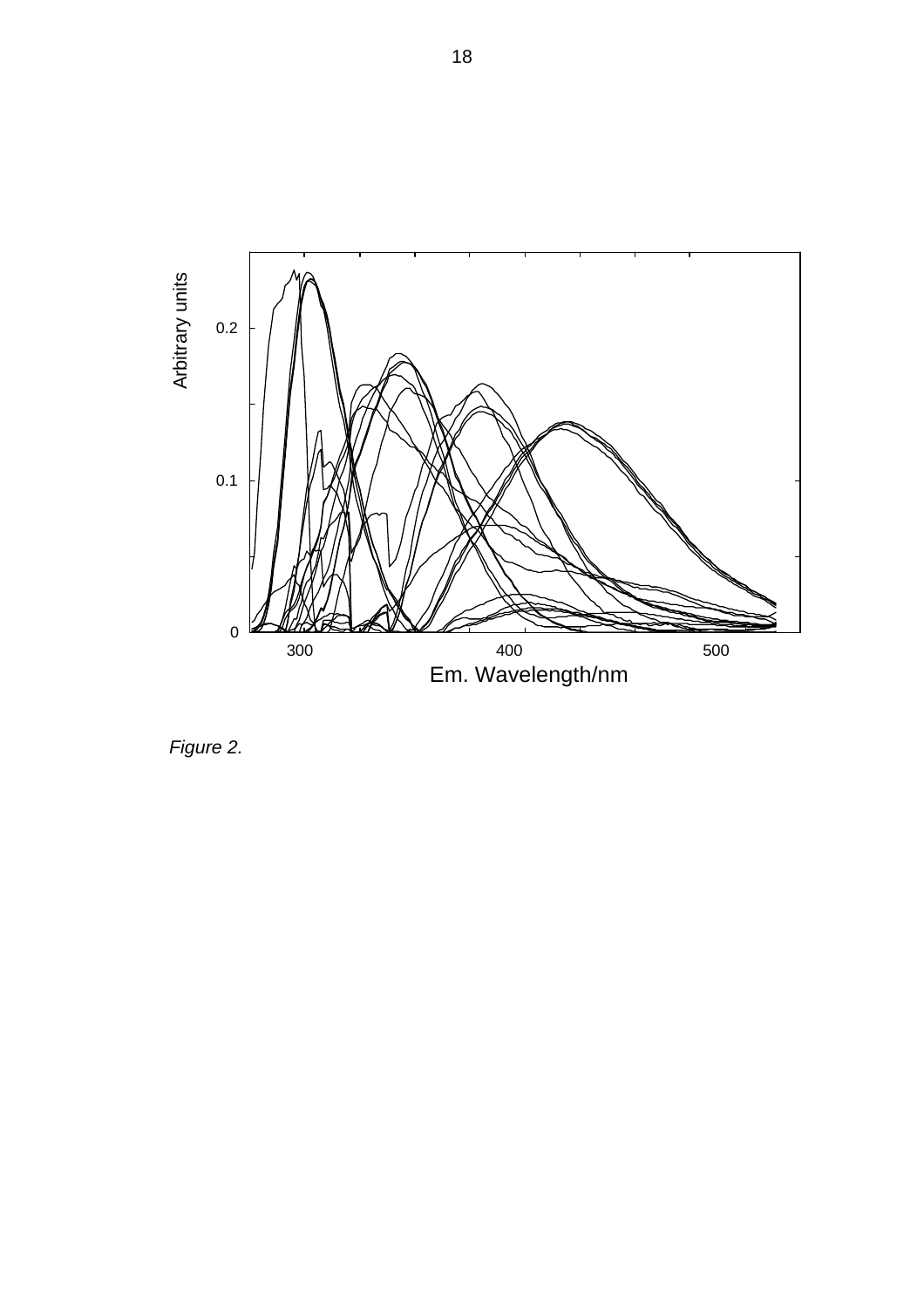

*Figure 3.*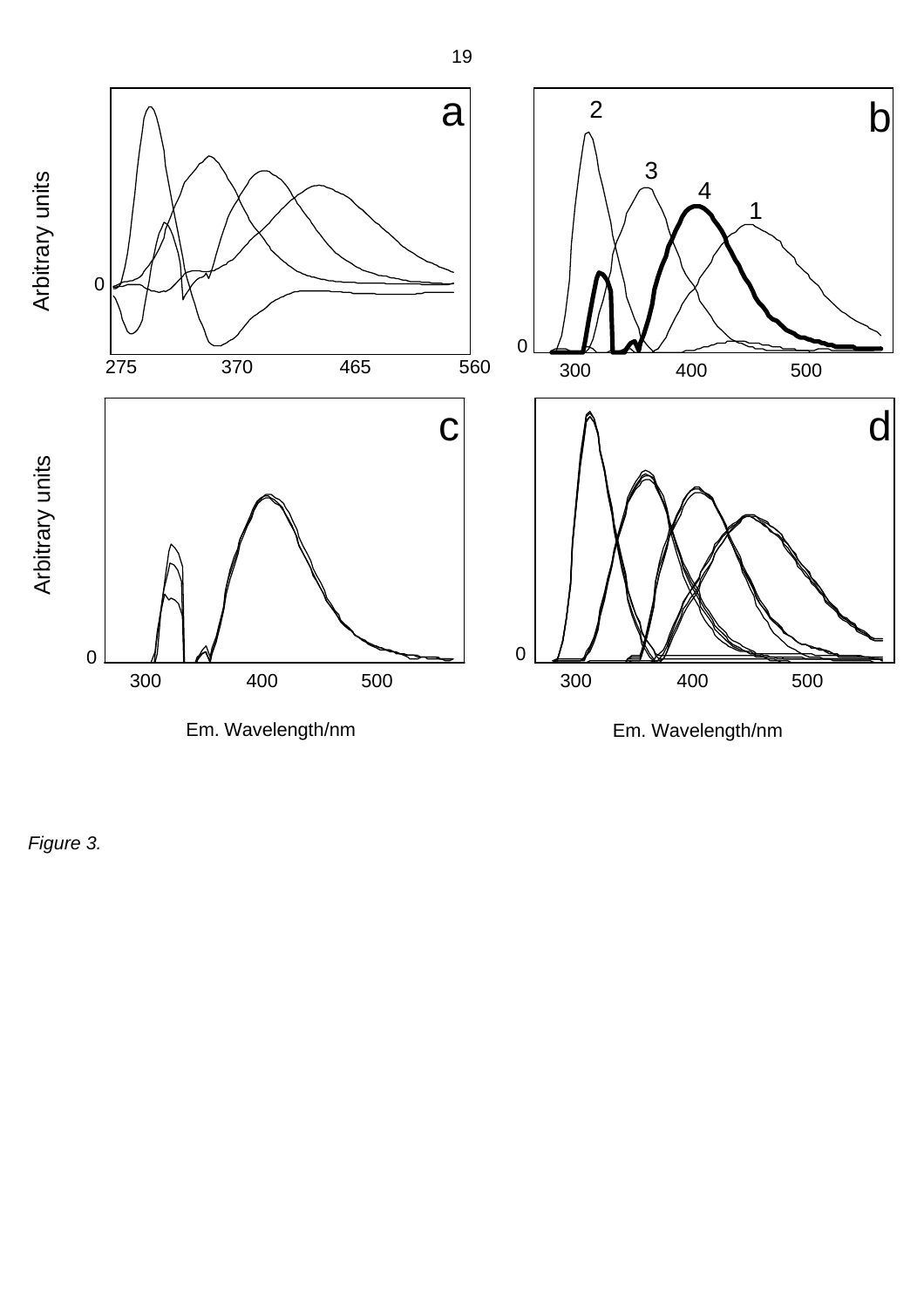

*Figure 4*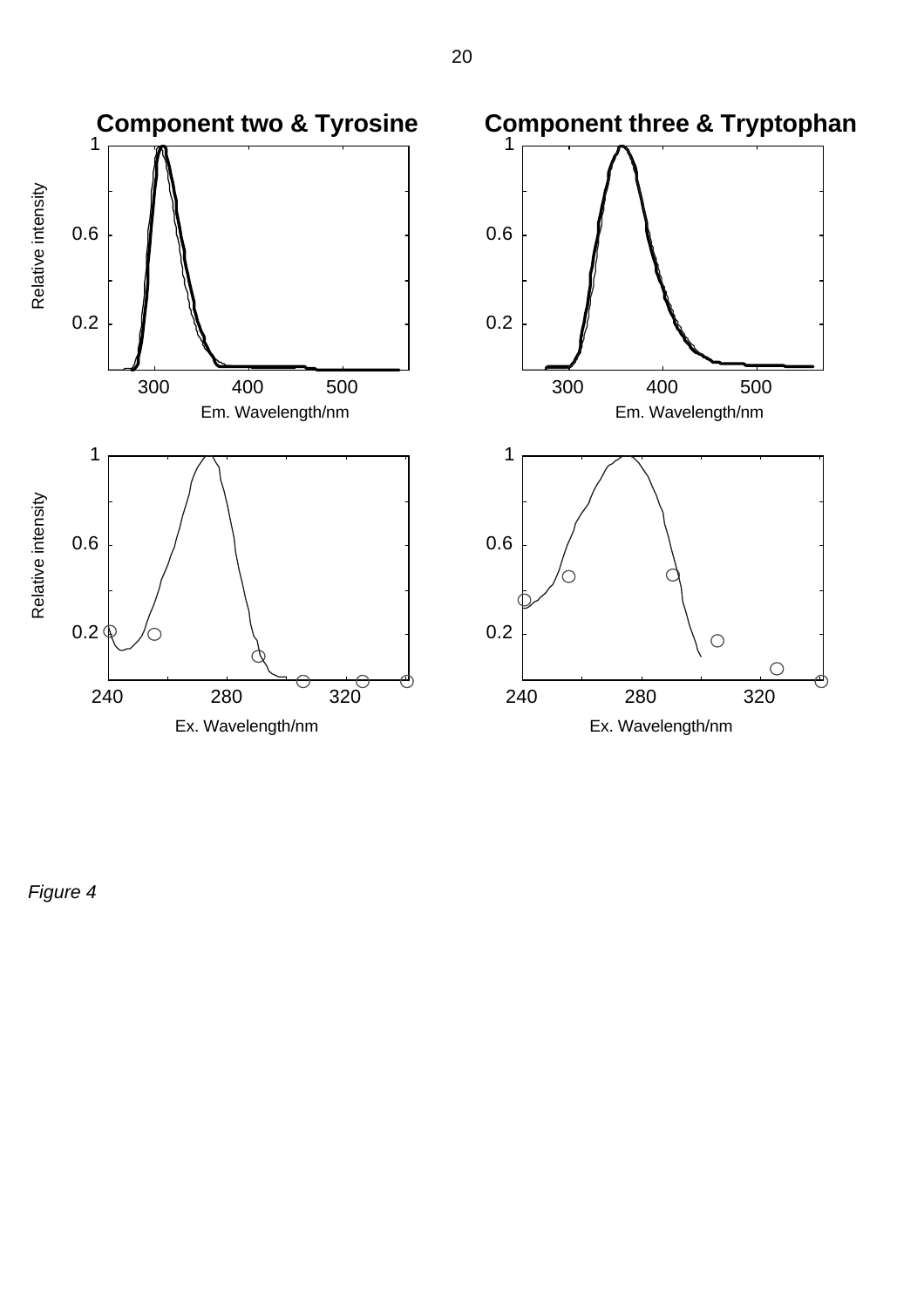

**Shifts**

*Figure 5.*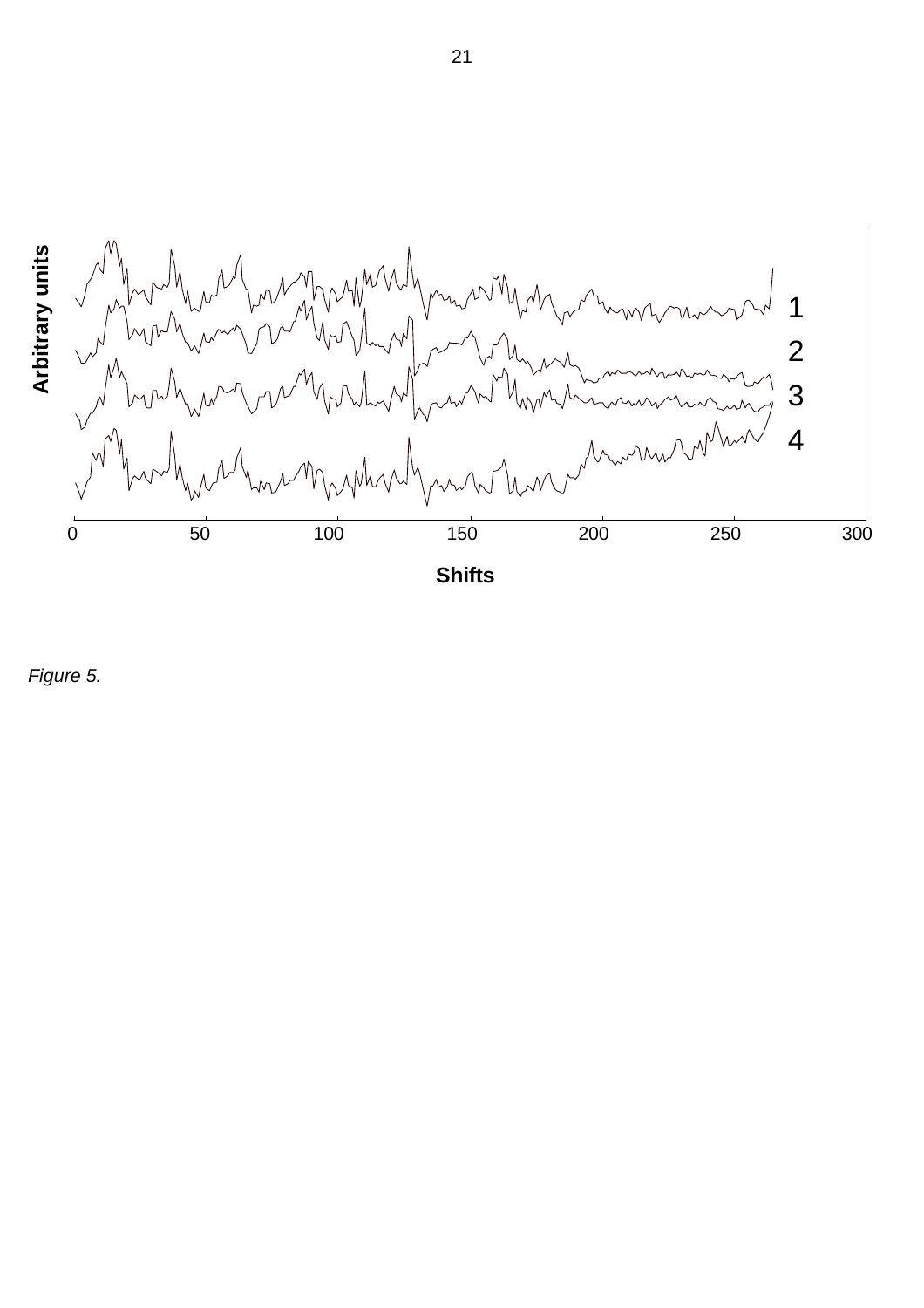

*Figure 6.*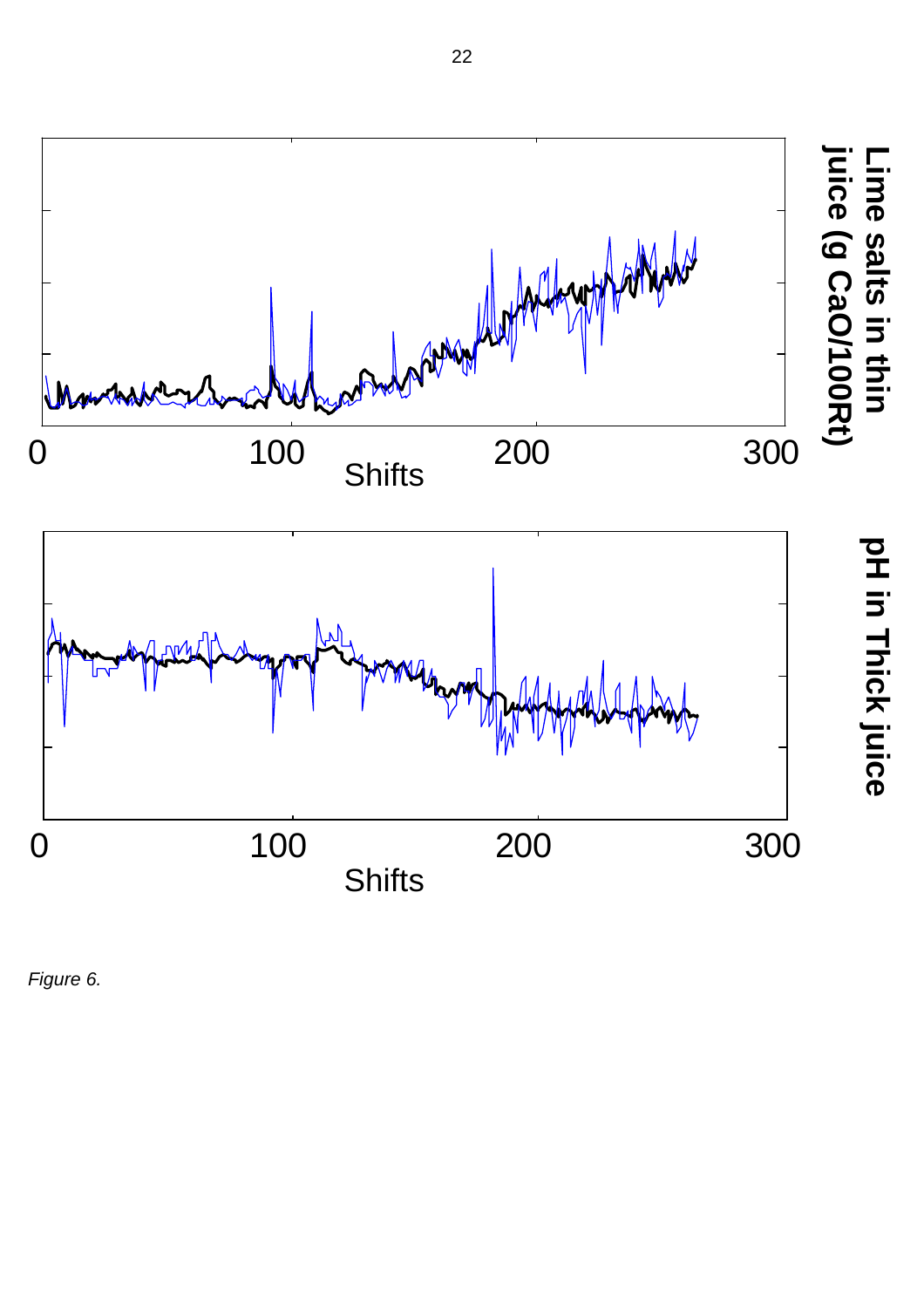